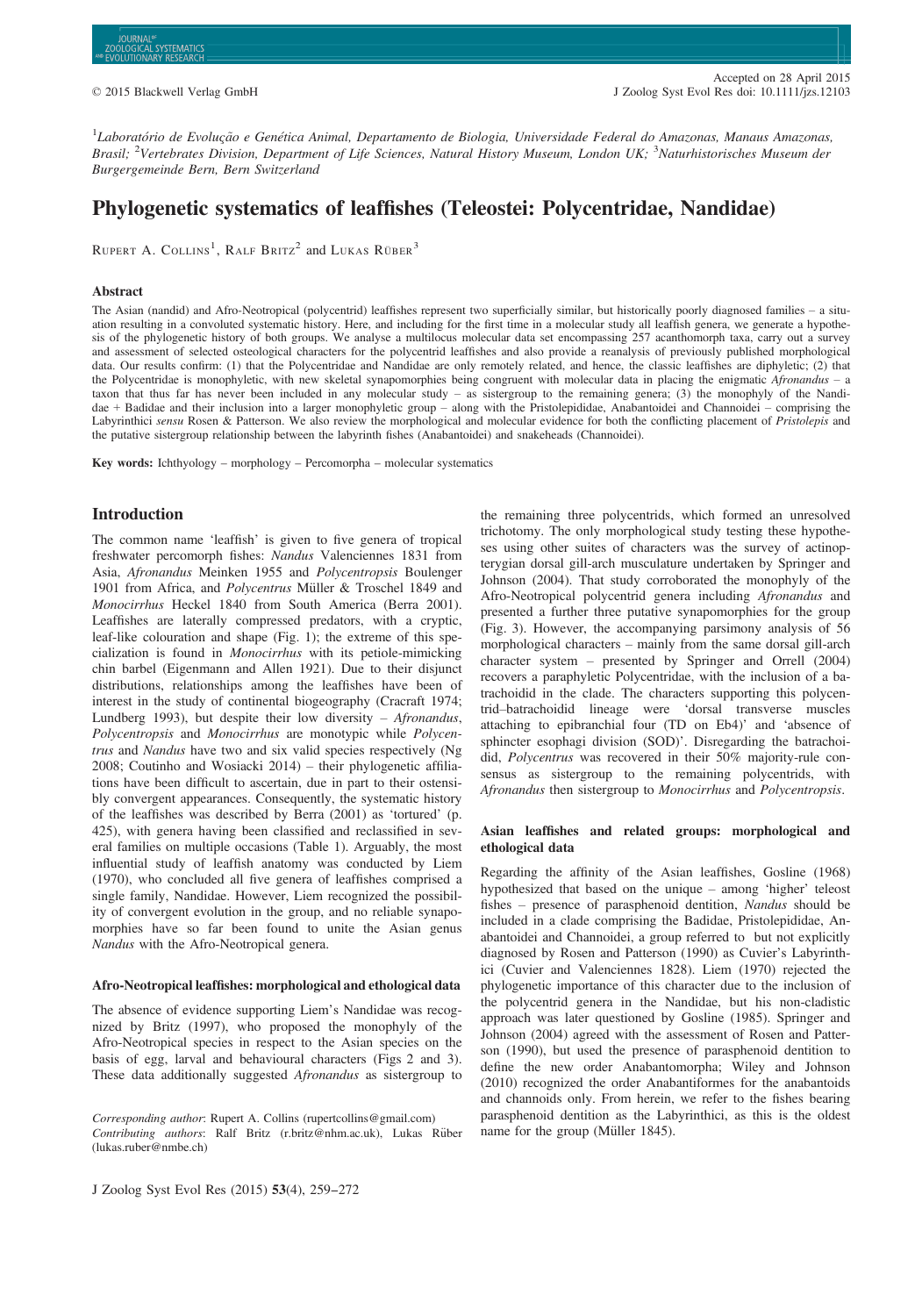

Fig. 1. Photographs of live leaffishes and selected Labyrinthici for comparison: (a) Afronandus sheljuzhkoi (Meinken 1954); (b) Monocirrhus polyacanthus Heckel 1840; (c) Polycentropsis abbreviata Boulenger 1901; (d) Polycentrus schomburgkii Müller & Troschel 1849; (e) Badis corycaeus Kullander and Britz 2002; (f) Dario hysginon Kullander and Britz 2002; (g) Nandus nandus (Hamilton 1822); and (h) Pristolepis marginata Jerdon 1849. Photographs (c) and (d) were horizontally flipped to face left.

Among this Labyrinthici group, some relationships are well supported by morphological characters: the labyrinth fishes (Anabantoidei) and snakeheads (Channoidei) both possess a modified suprabranchial (labyrinth) organ used for accessory aerial respiration (Cuvier and Valenciennes 1831; Britz 2003, 2004), while the Asian leaffish Nandus was shown by Kullander and Britz (2002) to be the putative sister taxon to the Badidae as indicated by a skeletal synapomorphy of the caudal fin (Fig. 4). Yet, relationships at the base of the Labyrinthici remain less clear, and this is particularly the case for Pristolepis Jerdon 1849, a taxon with a generalized percomorph body plan, and for which few phylogenetically informative features other than autapomorphies have so far been uncovered. Two characters are, however, likely to be of importance in inferring its position: (1) Barlow et al. (1968) observed a unique antiparallel spawning embrace in Badis Bleeker 1854, a trait also found to be present in Nandus as well as in anabantoids and channids (Britz 1995, 1997, 2003), but lacking in Pristolepis marginata Jerdon 1849 (Mercy et al. 2003); and (2) a uniquely derived condition among percomorphs – an additional insertion of rectus ventralis four on the anterior region of ceratobranchial five uniting Pristolepis, Badis and Nandus – as

uncovered by the infrabranchial gill-arch muscle study of Datovo et al. (2014). To summarize current knowledge of the Labyrinthici, we have identified from the literature 13 morphological and behavioural characters of putative phylogenetic informativeness, and these characters are presented as a treebased argumentation of apomorphies in Fig. 5.

Using the dorsal gill-arch data presented by Springer and Johnson (2004), the Labyrinthici were also investigated by Springer and Orrell (2004), but, despite including all relevant taxa, their parsimony analyses failed to find a monophyletic Labyrinthici, with various atheriniforms, beloniforms, mugiliforms and cyprinodontiforms nested within the group in both their strict and majority-rule consensus trees. However, some of the characters for the Labyrinthici were inadvertently coded incorrectly in this publication (V. Springer, pers. comm.): (1) character three, the absence of external levator three (LE3), should have been coded as present for the badids and nandids; and (2) character 42, the presence/absence of a bony flange on epibranchial four (Eb4), should have been coded as absent for the Channidae and present for the Pristolepididae. Hence, an opportunity is presented to test whether a reanalysed data set can recover a monophyletic Labyrinthici.

J Zoolog Syst Evol Res (2015) 53(4), 259-272 © 2015 Blackwell Verlag GmbH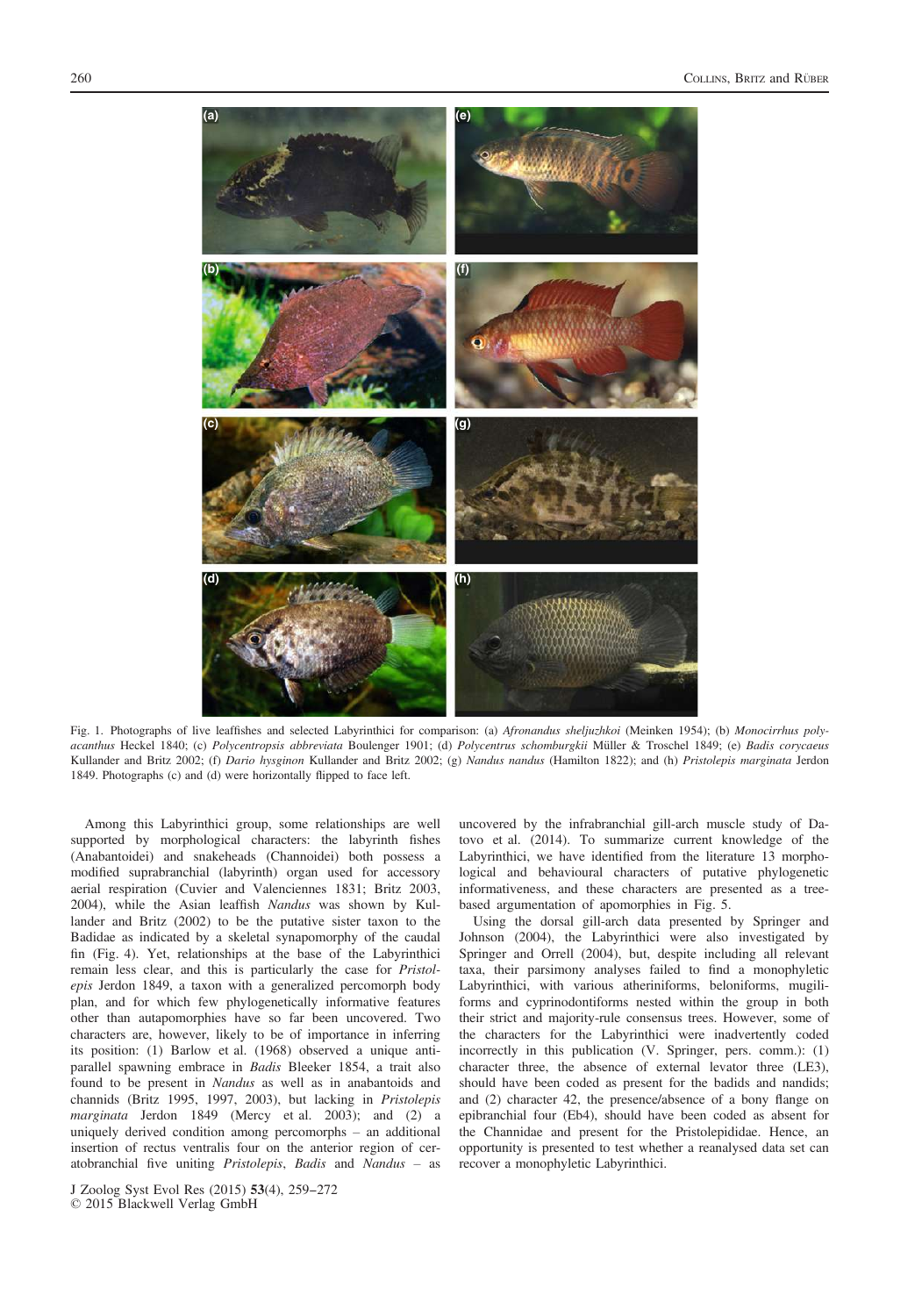Table 1. Summary of the major contributions to the systematics of leaffishes and labyrinth fishes, as well as results from this study.

| Author                     | Group                                            | Comprising                                                   |
|----------------------------|--------------------------------------------------|--------------------------------------------------------------|
| Günther (1861)             | Nandidae                                         | Badis, Nandus, Pristolepis                                   |
|                            | Polycentridae                                    | Monocirrhus, Polycentrus                                     |
| Regan (1913)               | Nandidae                                         | Nandus, Monocirrhus, Polycentropsis, Polycentrus             |
|                            | Pristolepididae                                  | Badis, Pristolepis                                           |
| Jordan (1923)              | Nandidae                                         | Badis, Nandus, Pristolepis                                   |
|                            | Polycentridae                                    | Monocirrhus, Polycentropsis, Polycentrus                     |
| Barlow et al. (1968)       | Badidae                                          | Badis                                                        |
| Gosline (1968)             | Anabantomorpha (cf. Springer and Johnson, 2004)  | Anabantoidei, Badidae, Channidae, Nandus, Pristolepis        |
| Liem (1970)                | <b>Badidae</b>                                   | Badis                                                        |
|                            | Nandidae                                         | Afronandus, Nandus, Monocirrhus, Polycentropsis, Polycentrus |
|                            | Pristolepididae                                  | Pristolepis                                                  |
| Rosen and Patterson (1990) | Labyrinthici (cf. Cuvier and Valenciennes, 1828) | Anabantoidei, Badidae, Channidae, Nandus                     |
| Britz (1997)               | Polycentridae (cf. Berra, 2001)                  | Afronandus, Monocirrhus, Polycentropsis, Polycentrus         |
| Kullander and Britz (2002) | Badidae                                          | Badis, Dario                                                 |
|                            | Nandidae                                         | <b>Nandus</b>                                                |
|                            | Pristolepididae                                  | Pristolepis                                                  |
| <b>Nelson</b> (2006)       | Nandidae (Nandinae)                              | <b>Nandus</b>                                                |
|                            | Nandidae (Badinae)                               | Badis, Dario                                                 |
|                            | Nandidae (Pristolepidinae)                       | Pristolepis                                                  |
|                            | Polycentridae                                    | Afronandus, Monocirrhus, Polycentropsis, Polycentrus         |
| This study                 | Badidae                                          | Badis, Dario                                                 |
|                            | Nandidae                                         | <b>Nandus</b>                                                |
|                            | Pristolepididae                                  | Pristolepis                                                  |
|                            | Polycentridae                                    | Afronandus, Monocirrhus, Polycentropsis, Polycentrus         |
|                            | Labyrinthici                                     | Anabantoidei, Badidae, Channidae, Nandidae, Pristolepididae  |



Fig. 2. Scanning electron micrographs (SEMs) showing the larval substrate attachment organs (cement glands) in Polycentridae, Badidae and Nandidae, with the addition of new data for Dario hysginon and Polycentrus schomburgkii (previous images as presented by Britz 1997). a-c shows lateral view of the location of the multicellular attachment organ in the Polycentridae (a, Polycentrus schomburgkii; b, Monocirrhus polyacanthus; c, Polycentropsis abbreviata). d–f shows ventral view of larval yolk sacs, highlighting the individual cement cells in Badidae [d, Badis badis (Hamilton 1822); e, Dario hysginon] and Nandidae (f, Nandus nandus). Note that Dario resembles Nandus in having the plesiomorphic condition of only few scattered attachment cells, which are more numerous and cluster together forming an anterior ridge on the yolk sac of Badis. For materials and methods, see Britz (1997).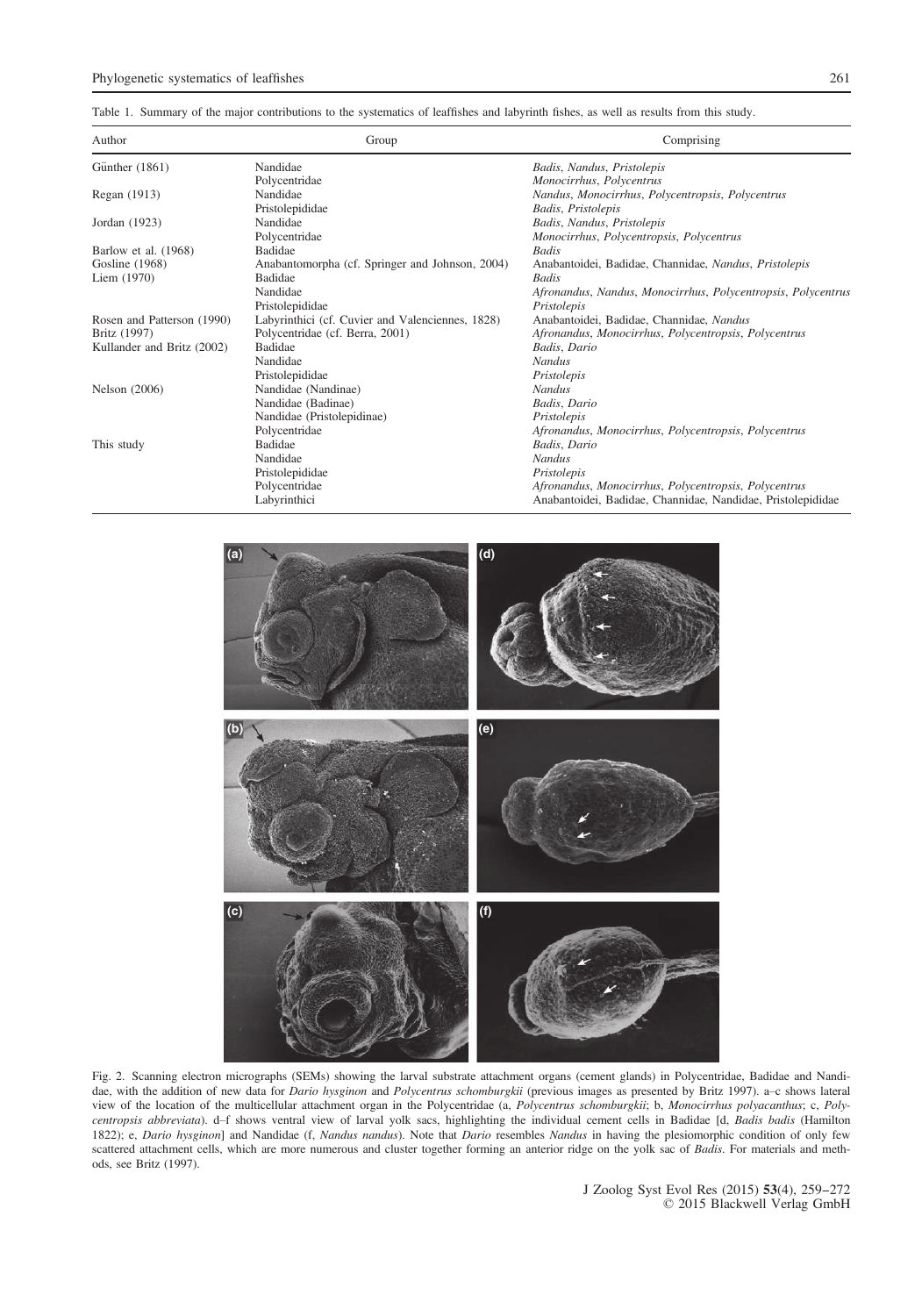putative phylogenetic significance in the Polycentridae following Britz (1997), Springer and Johnson (2004), and this study: (A) adhesive filaments at the vegetal egg pole (Britz 1997); (B) loss of external levator three (LE3; Springer and Johnson 2004); (C) loss of sensory canals on most lateral-line scales, including all of those on posterior half of body (Springer and Johnson 2004); (D) the presence of slender ligament attaching dorsal margin of epibranchial one (Eb1) anterior to external levator one (LE1) to ventral surface of skull at or near origin of LE1 (Springer and Johnson 2004); (E) characteristic pattern of ridges on the micropylar region of the egg (Britz 1997); (F) larvae with a multicellular cement gland organ on top of the head (Britz 1997); (G) upside-down female spawning procedure (Britz 1997); (H) reduction in vertebral number (this study); (I) increase in number of anal- and dorsal-fin spines (this study); (J) loss of coronalis pore (this study); (K) full neural spine on PU2 (this study); and (L) three pterygiophores anterior to first haemal spine (this study). Blue boxes with question marks signify characters where no data are available for *Afronandus*. The figure is annotated with line drawing examples of taxa (not to scale).

#### Molecular phylogenetics of leaffishes and their relatives

A number of the recent large-scale molecular studies that attempted to resolve the phylogenetic relationships of the extremely speciose Percomorpha – e.g., Sparks and Smith (2004), Santini et al. (2009), Wainwright et al. (2012), Betancur-R et al. (2013a), Friedman et al. (2013), McMahan et al. (2013), Near et al. (2013) – included leaffish taxa and related groups, but also produced sometimes contradictory phylogenetic trees and resulting classifications for these taxa. In all of these studies, leaffishes appear only in the respective trees accompanying the publications, but their phylogenetic position is neither mentioned nor discussed. Both Sparks and Smith (2004) and McMahan et al. (2013) showed the African leaffish Polycentropsis as sistergroup to the Asian Badis (to the exclusion of the South American Monocirrhus), while Wainwright et al. (2012), Betancur-R et al. (2013a), Friedman et al. (2013) and Near et al. (2013) showed monophyly of Afro-Neotropical leaffishes (see Table S1 for taxon coverage of these studies). The tree of Santini et al. (2009) shows a paraphyletic Channidae (Parachanna Teugels & Daget 1984 closer to Nandus than Channa Scopoli 1777) and a polyphyletic Anabantoidei (Osphronemidae sistergroup to all other Labyrinthici). The classification of Betancur-R et al. (2013a) divided the Anabantiformes of Li et al. (2009) – Anabantidae, Channidae, Mastacembelidae, Symbranchidae [sic] and Indostomidae – into two orders (Synbranchiformes and Anabantiformes), both comprising the 'Anabantomorphariae'; their Anabantiformes were restricted to Channoidei + Anabantoidei with the Channoidei comprising Channidae + Nandidae. Near et al. (2013) presented a monophyletic group referred to as the Nandidae comprising Pristolepis, Badis, Dario Kullander and Britz 2002, and Nandus; this group was in turn sistergroup to a

© 2015 Blackwell Verlag GmbH

Polycentrus (South America) Fig. 3. Tree-based argumentation scheme for apomorphic characters of

## clade labelled Anabantiformes (Anabantoidei + Channoidei). An update to the Betancur-R et al. (2013a) classification, published online (Betancur-R et al. 2013b; accessed 12 December 2013), increased taxon sampling to include the data from Near et al. (2013), but presented a different resulting tree from Near et al. (2013), with the Channidae being sistergroup to the Pristolepididae, Badidae and Nandidae rather than the Anabantoidei; the resulting classification of Betancur-R et al. (2013b), however, placed the newly analysed Badidae and Pristolepididae in the Anabantoidei, despite this placement being inconsistent with their new tree topology. The latest iteration of these online classifications (Betancur-R et al. 2014; accessed 2 August 2014) removed the Nandidae from the Channoidei and the Badidae and Pristolepididae from the Anabantoidei and created the Nandoidei for these three families. A summary of the Labyrinthici intrarelationships is presented in Table 2 and shows that, despite many studies, there remains significant uncertainty in their suprafamilial relationships. Key inconsistencies to be noted are the position of Pristolepis and the monophyly of the Anabantoidei + Channoidei, a group regarded as morphologically incontrovertible (Britz 2004; Springer and Johnson 2004; Wiley and Johnson 2010).

#### Study aims

Despite previous morphological studies (Britz 1997; Springer and Johnson 2004) hypothesizing two distinct families of leaffish (Afro-Neotropical Polycentridae, Asian Nandidae), and the string of recent reclassifications of Asian leaffishes and labyrinth fishes based on molecular trees (Betancur-R et al. 2013a,b, 2014), there remains to be an explicit synthesis and targeted investigation of relationships among these groups using a complete sample of data for all relevant genera (see Table S1 for a summary of sampling in previous studies). In particular, no molecular study has included the rare taxon Afronandus sheljuzhkoi (Meinken 1954) – a species described from the Ivory Coast in 1954 and only known from a handful of museum specimens – whose phylogenetic position is uncertain and critical to any attempt at biogeographical inference of the group (Lundberg 1993; Britz 1997). Additionally, and given that only egg, larval, behavioural and gill-arch muscle characters have previously been used to elucidate polycentrid relationships, there also remains the opportunity to investigate whether osteological characters can support the previous findings or whether they can highlight intrarelationships with a greater resolution.

Sampling all relevant genera, and including the key taxon Afronandus, this study aims to investigate the following: (1) the monophyly of the Polycentridae using molecular data; (2) intrarelationships of the Polycentridae using osteological characters and molecular data; (3) the monophyly of the Labyrinthici by reanalysing the amended morphological data matrix of Springer and Orrell (2004); and (4) monophyly and intrarelationships of the Labrinthici using molecular data, with a special focus on the Asian leaffish Nandus, the anabantoid–channoid sistergroup relationship and the phylogenetic placement of Pristolepis.

## Materials and Methods

## Overview of analyses

All computational procedures, unless otherwise stated, were conducted in the <sup>R</sup> 3.1.1 environment (R Core Team, 2014). Data matrices and trees were manipulated using the following <sup>R</sup> packages: APE 3.2 (Paradis et al. 2004), PHANGORN 1.99-12 (Schliep 2010), PHYLOCH 1.5-3 (Heibl 2013), PHYTOOLS 0.4-49 (Revell 2012) and SPIDER 1.3-0 (Brown et al. 2012). To ensure repeatability of analyses, data sets as well as commands for each software application used are provided as a Supporting Information



J Zoolog Syst Evol Res (2015) 53(4), 259--272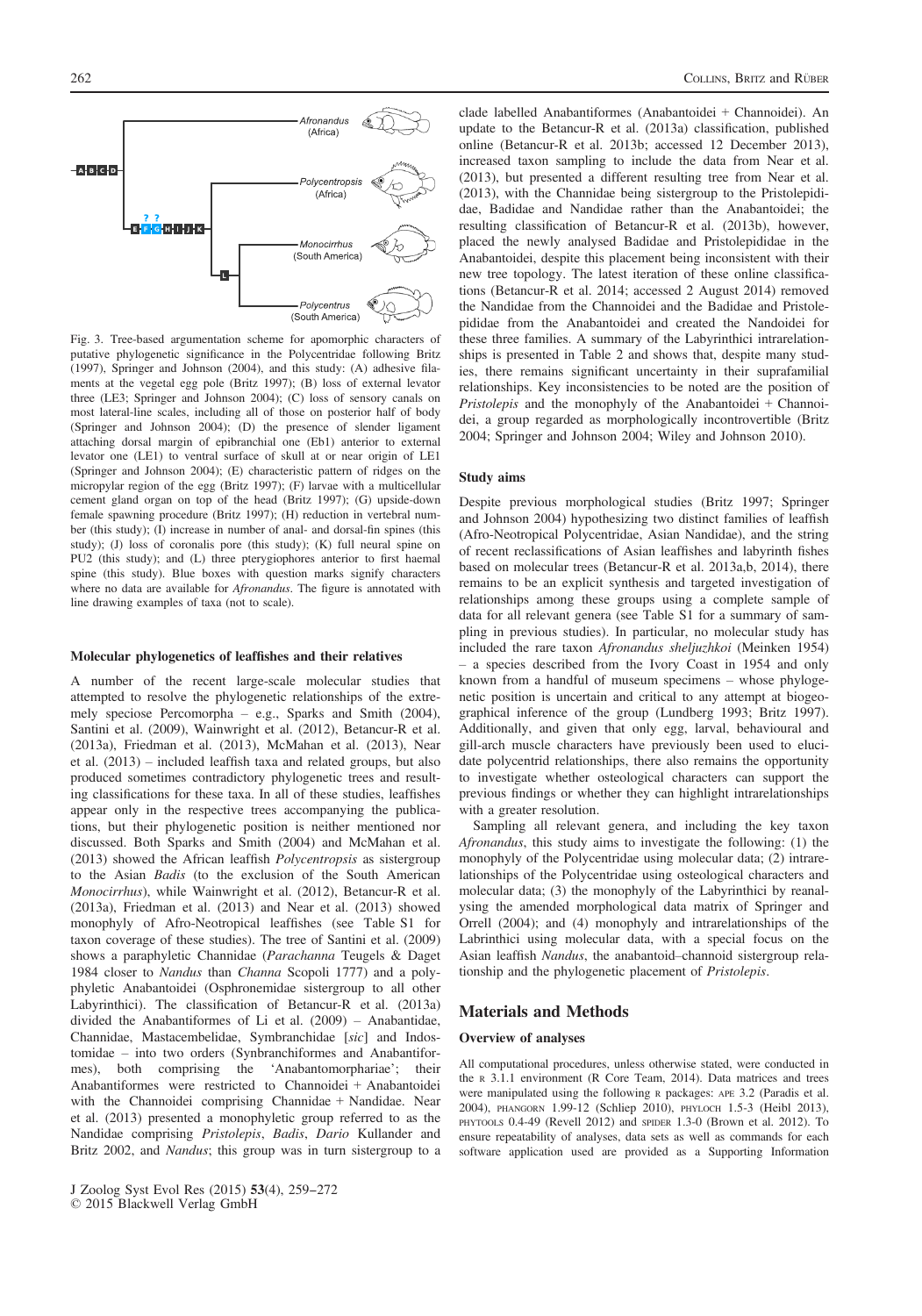

Fig. 4. Cleared and double-stained caudal skeleton of: (a) Afronandus sheljuzhkoi BMNH uncatalogued; (b) Monocirrhus polyacanthus BMNH uncatalogued; (c) Polycentropsis abbreviata BMNH uncatalogued; (d) Polycentrus schomburgkii BMNH uncatalogued; (e) Badis siamensis BMNH uncatalogued; and (f) Nandus nandus BMNH uncatalogued. Arrows indicate location of synapomorphy - distally divided haemal spine on second preural centrum – uniting the Badidae and Nandidae.

hosted at the Natural History Museum Data Portal [\(http://data.nhm.ac.uk](http://data.nhm.ac.uk)) and can be accessed via the following stable URL: [http://dx.doi.org/](http://dx.doi.org/10.5519/0065571) [10.5519/0065571](http://dx.doi.org/10.5519/0065571).

(level 10 xmult search, 500 hits to best tree length), with the resulting shortest trees summarized into a 50% majority-rule consensus.

## Osteological study and reanalysis of morphological characters

All polycentrid species including Afronandus sheljuzhkoi were examined for skeletal features following clearing and double staining of material for bone and cartilage (Taylor and Van Dyke 1985).

To test whether the reanalysed data set of Springer and Orrell (2004) would result in monophyletic Polycentridae and Labyrinthici clades after recoding the erroneous character states, we carried out a parsimony analysis on the amended 56 character, 169 taxon matrix using TNT (Goloboff et al. 2008). A 'new technology' search strategy was employed

## Taxon sampling and genetic markers

To assess the phylogenetic position of the leaffish groups, we added nucleotide sequences for representatives of all leaffish genera and putatively related groups to published percomorph data for five nuclear genes (Near et al. 2012; Wainwright et al. 2012). As well as an estimation of overall relationships among percomorphs, we also explored conflicting phylogenetic signal among the Labyrinthici in a reduced analysis including three additional mitochondrial genes.

The five single-copy nuclear exons chosen comprised plagl2, sreb2, SH3PX3 and zic1 (Li et al. 2007), and exon three of rag1 (López et al.

> J Zoolog Syst Evol Res (2015) 53(4), 259--272 © 2015 Blackwell Verlag GmbH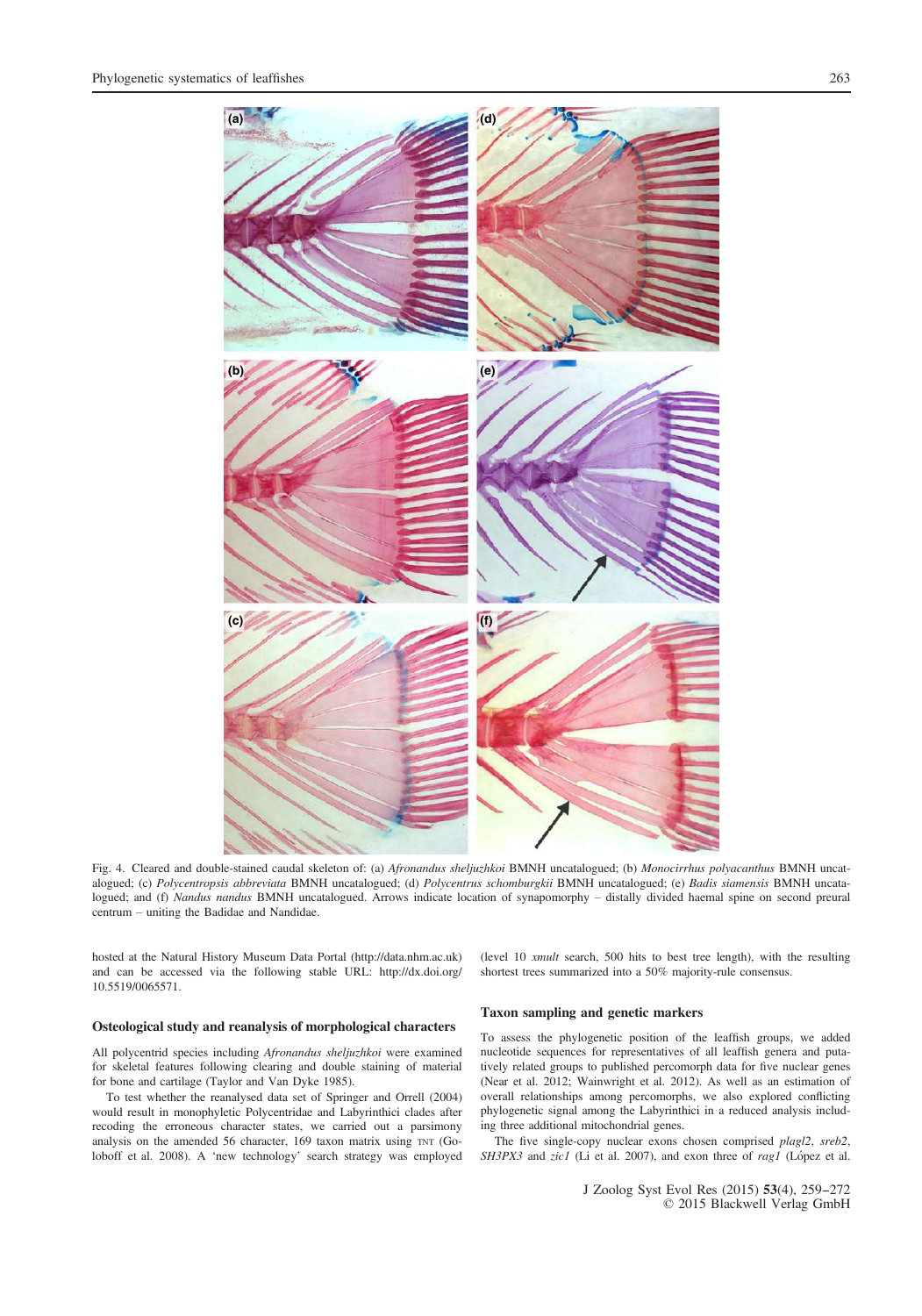

Fig. 5. Tree-based argumentation scheme for apomorphic characters of putative phylogenetic significance in the Labyrinthici: (A) teeth on the parasphenoid (Gosline 1968); (B) unique antiparallel spawning embrace (Barlow et al. 1968; Britz 1997; Mercy et al. 2003); (C) additional insertion of rectus ventralis four on the anterior region of ceratobranchial five (Datovo et al. 2014); (D) distally divided haemal spine on second preural centrum (Kullander and Britz 2002); (E) first epibranchial modified into suprabranchial organ with unique blood supply (Cuvier and Valenciennes 1831; Britz 2004); (F) basioccipital with paired articular processes forming diarthrosis with upper pharyngeal jaws (Britz 1995, 2003, 2004); (G) gas bladder extending posteriorly to parhypural (Britz 1995, 2003); (H) larvae with bilateral pair of oil vesicles as floating device (Cambray 1990; Britz 1995); (I) otic bulla for sacculith mostly contained in prootic (Lauder and Liem 1983); (J) metapterygoid with anterodorsal uncinate process approaching neurocranium (Lauder and Liem 1983) or articulating with it (Bhimachar 1932; Berg 1947); (K) an autogenous elongate bone – like a detached haemal spine – between haemal spines of PU2 and PU3, first figured and mentioned by Day (1914); (L) suprabranchial air chamber clearly separated from buccal cavity, and respiratory air confined to suprabranchial cavity (Lauder and Liem 1983); and (M) distinct foramen exoccipitale covered by tympanum-like membrane present in exoccipital (Lauder and Liem 1983). Dashed branches and blue boxes with question marks signify the conflicting characters pertaining to the position of Pristolepis. The figure is annotated with line drawing examples of taxa (not to scale).

2004). To select an in-group taxon set, sequence information from Near et al. (2012) and Wainwright et al. (2012) was collated into a single table (Table S2). Only percomorph fishes were retained in the table for the analysis along with eight polymixiiform, percopsiform and trachichthyoid beryciforms as out-groups. To assist filtering, the table was augmented with higher taxonomic classification (family, order) using RFISHBASE 0.0-9 (Boettiger et al. 2012). An <sup>R</sup> script was used to download sequences from GenBank according to a filter rule in the table; the rule was set to populate a semicomplete matrix of taxa for which at least three of the five genes were available. Because of the demonstrated phylogenetic utility of the rag1 gene (Rüber et al. 2004, 2006; San Mauro et al. 2009) and the importance of selecting informative genes (Salichos and Rokas 2013), taxa missing this gene were also excluded. A missing rag1 sequence for Oreochromis niloticus (Linnaeus 1758) was added from the Ensembl genome browser (ENSONIG00000014593), and GenBank searches were conducted to fill any other gaps (accessions added to table).

Preliminary analyses showed four taxa – Callionymus bairdi Jordan 1888, Perccottus glenii Dybowski 1877, Eleotris pisonis (Gmelin 1789) and Lepidogobius lepidus (Girard 1858) – on disproportionally long branches, and as these species were not of direct interest, we decided to exclude them to minimize extreme rate variation or potentially erroneous sequences. The final data set comprised 257 taxa, with 249 of these being percomorphs.

A second, smaller analysis of the Labyrinthici was carried out using the same five nuclear genes (nDNA), but with the addition of mitochondrial (mtDNA) data from the protein-coding cytochrome b gene and a contiguous section of ribosomal 12S rRNA, tRNA-Val and 16S rRNA. The adrianichthyid Oryzias latipes (Temminck & Schlegel 1846) was used as an out-group taxon, along with the synbranchiforms Monopterus albus (Zuiew 1793) and Macrognathus siamensis (Günther 1861); these latter two were included as they are putatively closely related to the Labyrinthici according to molecular studies (Chen et al. 2003; Dettai and Lecointre 2005; Li et al. 2009; Wainwright et al. 2012; Betancur-R et al. 2013a). This data set comprised a total of 36 taxa.

#### DNA extraction, PCR amplification and sequencing

Tissue samples were maintained in absolute ethanol, and genomic DNA was extracted from muscle tissue or fin clips using the DNeasy Blood & Tissue Kit (QIAGEN) following the manufacturer's protocol. PCR was carried out in 25  $\mu$ l reactions using the QIAGEN Multiplex PCR Master Mix, again following the manufacturer's protocol. Primer combinations and annealing temperatures for each locus are presented in Table S3. PCR products were checked for quality and length conformity on a 1% agarose gel before being bidirectionally Sanger sequenced (for protocol see Rüber et al. 2006).

#### Alignment of sequence data

Sequence data were obtained from chromatograms using FINCHTV 1.4 (GEOSPIZA) and aligned together with the GenBank data using MAFFT version 7.123 (Katoh and Standly 2013). Resulting alignments were then assessed and edited manually using translated amino acids in MEGA 5.1 (Tamura et al. 2011). Alignments were trimmed at both the ends to reduce the number of potentially misinformative sites due to the increased chance of sequencing error in these regions (Stoeckle and Kerr 2012). For the ribosomal data, divergent and ambiguously aligned blocks were removed using GBLOCKS 0.91b (Castresana 2000; Talavera and Castresana 2007).

#### Molecular phylogenetic analyses

For the 257-taxon nDNA data set, a suitable partitioning and substitution model scheme was generated using PARTITIONFINDER 1.1.1 (Lanfear et al. 2012). The  $a$  priori defined data blocks for PARTITIONFINDER comprised each separate codon position for each gene (total 15 data blocks). The selected partitioning scheme comprised two partitions: first + second codon positions of all genes together and third codon positions of all genes together. Using these partitions, a maximum-likelihood (ML)

Table 2. Summary of the conflicting topologies reported from molecular studies including representatives from multiple lineages of Labyrinthici. The 'Polycentropsis' sample used by Sparks and Smith (2004) and McMahan et al. (2013) is a Nandus, and has been renamed as Nandidae here and marked with an asterisk (see discussion section for more details).

| Author                    | Topology                                                                            |
|---------------------------|-------------------------------------------------------------------------------------|
| Betancur-R et al. (2013a) | (Anabantoidei, (Channidae, Nandidae))                                               |
| Betancur-R et al. (2013b) | (Anabantoidei, (Channidae, (Pristolepididae, (Badidae, Nandidae))))                 |
| Near et al. (2013)        | ((Anabantoidei,Channidae), (Pristolepididae, (Badidae, Nandidae)))                  |
| McMahan et al. (2013)     | ((Anabantoidei, Pristolepididae), (Badidae, Nandidae*))                             |
| Santini et al. (2009)     | ((Osphronemidae, ((Channa, (Parachanna, Nandidae)), (Helostomatidae, Anabantidae))) |
| Sparks and Smith (2004)   | (Pristolepididae, (Anabantoidei, (Badidae, Nandidae*)))                             |

J Zoolog Syst Evol Res (2015) 53(4), 259-272 © 2015 Blackwell Verlag GmbH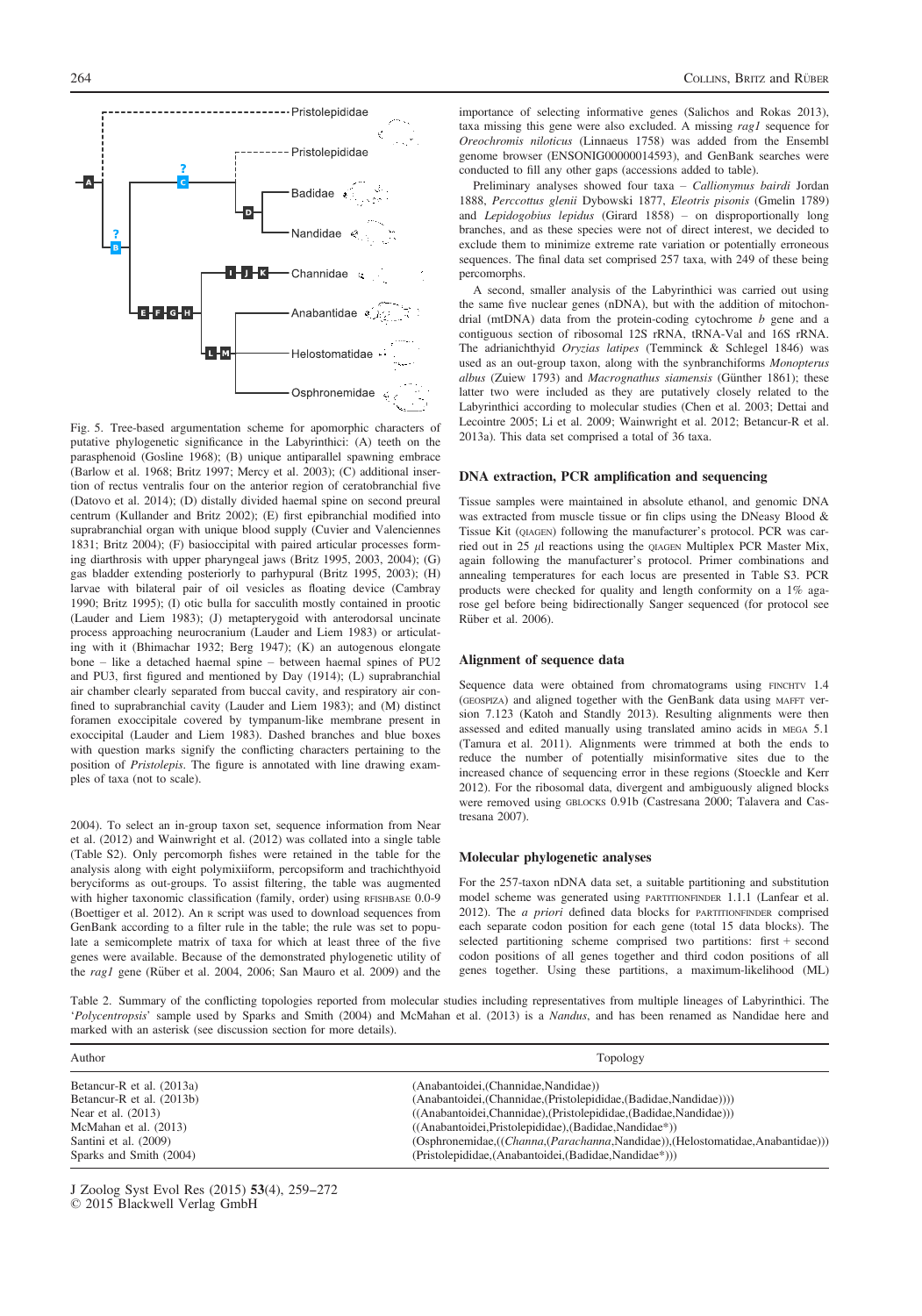

Fig. 6. Cleared and double-stained skeletons of: (a) Afronandus sheljuzhkoi BMNH uncatalogued; (b) Polycentrus schomburgkii BMNH uncatalogued; (c) Polycentropsis abbreviata BMNH uncatalogued; and (d) Monocirrhus polyacanthus BMNH uncatalogued. An increase in the number of anal-fin pterygiophores and the subsequent reduction of caudal peduncle length is evident in Polycentropsis, Polycentrus and Monocirrhus.

analysis was carried out from 48 random starts using the 'GTRGAMMA' model in RAXML 8.1.15 (Stamatakis 2006). Node support was estimated with 1000 replications of the 'GTRCAT' rapid bootstrapping method (Stamatakis et al. 2008). Individual gene trees for each nuclear locus were also generated using RAXML, but were not partitioned.

Bayesian analysis of the 36-taxon nDNA + mtDNA data set was conducted using MRBAYES 3.2.4 (Ronquist et al. 2012), in conjunction with the BEAGLE library (Ayres et al. 2012). Data were again partitioned after using PARTITIONFINDER, in this case, into four partitions:  $nDNA$  first + second codon positions, nDNA third codon positions, rRNAs and cytb first + second codon positions and cytb third codon positions. Substitution models were averaged using reversible jump MCMC (Huelsenbeck et al. 2004), and rate heterogeneity across sites was gamma distributed (four Γ categories). Four independent runs of 30 million generations (single cold chain for each run) were carried out from random starting topologies, resulting in 10 004 trees in total. Chain convergence, effective sample size (ESS) and parameter mixing was assessed using TRACER 1.5 (Rambaut and Drummond 2009) and AWTY (Nylander et al. 2008); 2004 of the trees were discarded as burn-in, and the 8000 postburnin trees were summarized using TREEANNOTATOR 1.8.1 (mean node heights).

Topology tests were carried out using Shimodaira–Hasegawa (SH) tests (Shimodaira and Hasegawa 1999) in PHANGORN, while conflicting topologies among the postburnin MRBAYES trees were visualized using the Lento plot (Lento et al. 1995) function also implemented in PHANGORN.

# **Results**

## Osteological study of Polycentridae

The osteological study revealed the following characters in Afronandus (Fig. 6), which are hypothesized to be plesiomorphic at the level of Polycentridae: (1) the presence of 26–27 vertebrae; (2) the presence of only 14 dorsal- and four anal-fin spines; (3) the presence of only one pterygiophore in front of first haemal spine; (4) the presence of a coronalis pore in the dorsal midline of the epiphyseal cross-connection of the supraorbital canals; and (5) reduced neural spine on preural centrum two.

In the remaining three polycentrids, the number of vertebrae is reduced to 23–24, while the number of fin spines is increased to 15 (Polycentropsis), 17 (Monocirrhus) and 18 (Polycentrus) in the dorsal fin, and to 10 (Polycentropsis) or 13 (Monocirrhus, Polycentrus) in the anal fin, resulting in a shorter caudal peduncle (Fig. 6). This higher number of dorsal and anal-fin spines and their supports, a synapomorphy of these three polycentrids, has been achieved by adding pterygiophores at the end of the dorsal and anal fins. While the posteriormost pterygiophore of the dorsal fin is situated between neural spines 19/20 in Afronandus, it is located between neural spines 20/21 in *Polycentropsis* and Monocirrhus, and 21/22 in Polycentrus. The posteriormost pterygiophore of the anal fin of Afronandus sits between haemal spines 18/19, but between haemal spines 19/20 in Monocirrhus and 20/21 in Polycentropsis and Polycentrus. A further solution to the problem of fitting more pterygiophores and associated fin rays into a shorter body in Polycentropsis, Polycentrus and Monocirrhus has been achieved by adding more pterygiophores into the fewer interneural and interhaemal spaces, so that each space accommodates 2–3 pterygiophores in *Polycentropsis*, *Poly*centrus and Monocirrhus rather than the 1–2 in Afronandus. A third source for the higher number of the anal-fin pterygiophores and associated rays is the addition of 1–2 pterygiophores at the front end of this fin. Afronandus has only a single pterygiophore with two associated fin rays – one serially associated, one in supernumerary association – in front of the first haemal spine, while Polycentropsis has two, and Polycentrus and Monocirrhus each has three pterygiophores in front of the first haemal spine (Fig. 6).

In Polycentropsis, Polycentrus and Monocirrhus, the coronalis pore of the head lateral line, which sits at the junction in the dorsal midline of the left and right supraorbital canals, is absent. This means that both epiphyseal connecting canals are now confluent. This rearrangement has to do with the posterior extension of the much more elongated ascending processes of the premaxillae, which reach beyond the epiphyseal cross-connection in these three taxa compared to Afronandus. In the latter, the posterior tips of the ascending premaxillary processes end in front of the connecting canals and in front of the coronalis pore, representing the plesiomorphic condition. Polycentropsis, Polycentrus and Monocirrhus also share the presence of a full neural spine on PU2, another putative synapomorphy for these three polycentrids. A reduced neural spine on PU2 has been hypothesized to represent a primitive condition at the level of Acanthopterygii (Rosen 1973). Among Polycentropsis, Polycentrus and Monocirrhus, the latter two seem to be more closely related to each other than either one is to Polycentropsis. Characters in support of this hypothesis are the shared presence of three pterygiophores in front of the first haemal spine and the increase in the number of spines in the dorsal and anal fins compared to Polycentropsis, both mentioned above.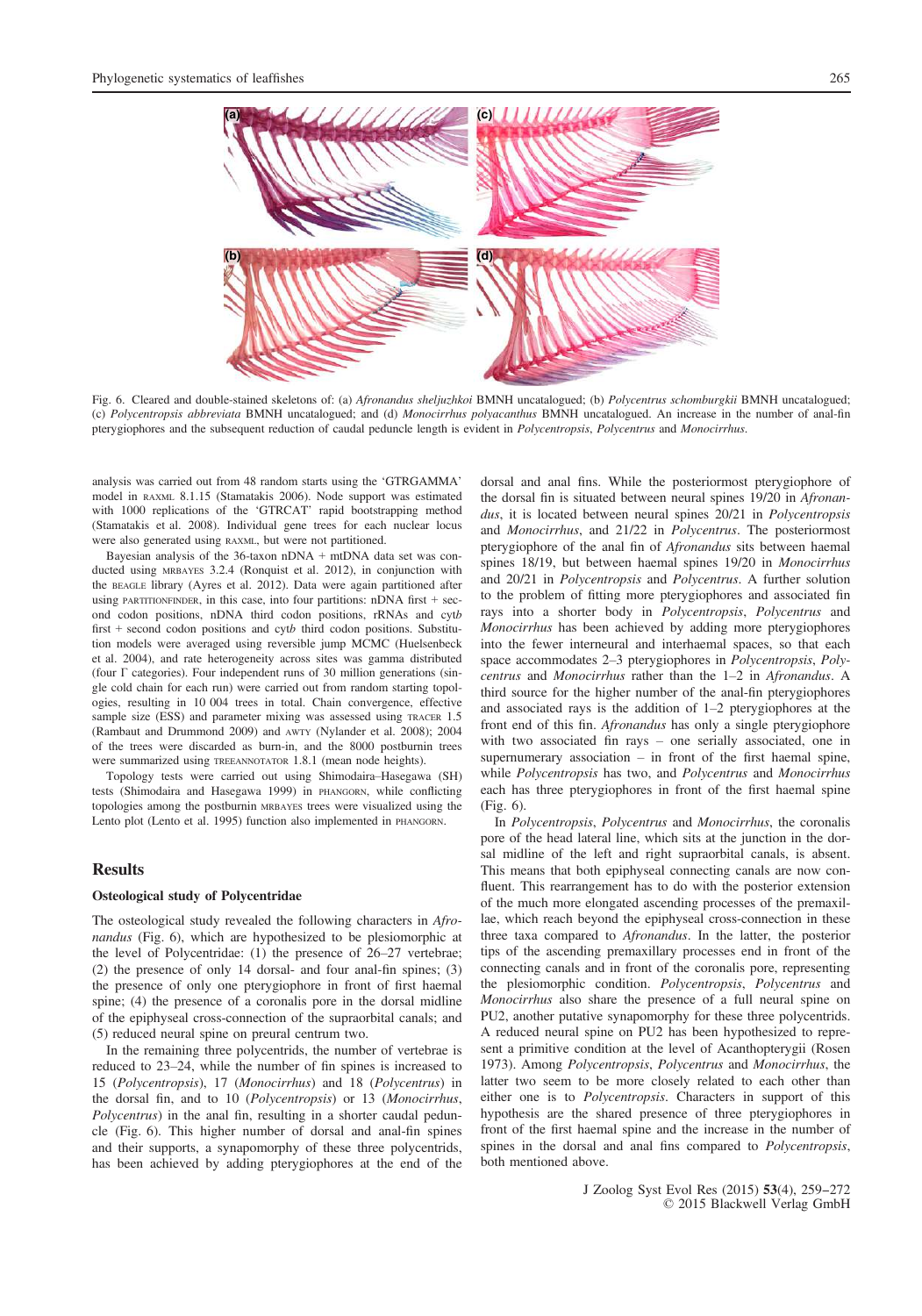

Fig. 7. RAXML tree of the 257-taxon analysis (4491 bp from five concatenated nuclear markers). Taxa of interest are highlighted in blue boxes. Nodes are coloured according to bootstrap (BS) support (filled circles = BS  $\geq$  0.7; unfilled circles = BS  $\leq$  0.7). Terminal taxa are collapsed into orders (bold font), or families if Perciformes. Non-monophyletic orders such as Scorpaeniformes were presented as monophyletic to aid visualization. The Labridae includes the Odacidae and Scaridae.

#### Parsimony reanalysis of Springer and Orrell (2004)

Our parsimony reanalysis of the data set of Springer and Orrell (2004) recovered 2637 most parsimonious trees of 604 steps (Figure S1). The Polycentridae was not monophyletic due to the inclusion of the Batrachoididae; the clade was supported by five putative synapomorphies (characters 3, 6, 15, 17 and 18 of Springer and Orrell 2004). Polycentrus was sistergroup to the remaining polycentrids (plus the batrachoidid), which formed a polytomy. The Labyrinthici was monophyletic (supported by characters 40 and 55) and fully dichotomous, with the Nandidae + Badidae (character 32) sistergroup to the Pristolepididae + Channidae + Anabantidae (characters 36 and 43); the latter two air-breathing families were grouped together to the exclusion of the Pristolepididae (characters 6, 19, 44 and 54).

#### Molecular data summary

For the 257-taxon nDNA analysis, we downloaded 1025 sequences from GenBank for the five genes (Table S2). In addition, we provide 172 new sequences for 38 taxa (GenBank accessions [KR131444](http://www.ncbi.nlm.nih.gov/nuccore/KR131444)[-KR131615](http://www.ncbi.nlm.nih.gov/nuccore/KR131615); Table S4). The final 257 taxon alignment totalled 4491 nucleotides, and individually the gene alignments comprised the following: plagl2 (235 taxa, 666 bp, mean 646); rag1 (257 taxa, 1341 bp, mean 1318 bp); SH3PX3 (246 taxa, 687 bp, mean 683 bp); sreb2 (218 taxa,

J Zoolog Syst Evol Res (2015) 53(4), 259-272 © 2015 Blackwell Verlag GmbH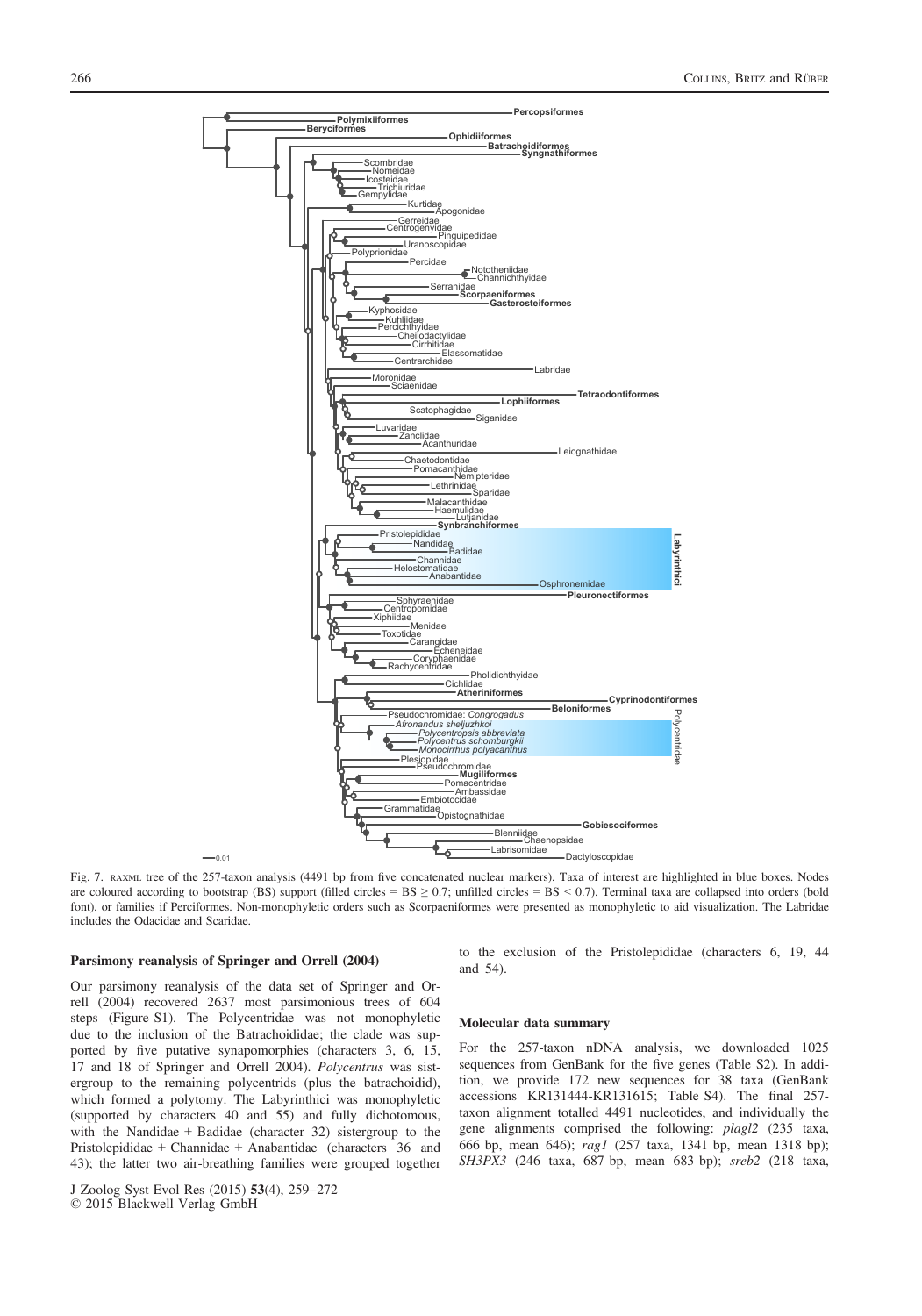

Fig. 8. Intrarelationships among the Labyrinthici inferred from the 36-taxon analysis (7619 bp of combined nDNA and mtDNA). Two summaries are provided from the 8000 postburnin MRBAYES trees: (a) the topology with highest overall Bayesian posterior probability (= 0.21) supporting the spawning embrace character uniting all Labyrinthici to the exclusion of Pristolepis (Britz 1997); and (b) the topology with the next highest posterior probability (= 0.16) supporting the ventral gill-arch character uniting Pristolepis, Nandus, Badis and Dario (Datovo et al. 2014). Inset images picture these characters: Pristolepis fasciata (Bleeker 1851) ventral gill arch above (for details on the exact location of the character please refer to Datovo et al. 2014), and spawning position of Betta kuehnei Schindler & Schmidt 2008 below. Nodes are coloured according to posterior probability (BPP); wellsupported nodes are shown with filled circles (BPP  $\geq$  0.95), while poorly supported nodes (BPP < 0.95) are shown with unfilled circles (values added). The out-group Oryzias Jordan & Snyder 1906 is not shown.

942 bp, mean 932 bp); and zic1 (246 taxa, 855 bp, mean 827 bp). The 36-taxon nDNA + mtDNA analysis comprised a final data set of 7619 bp after exclusion of the ambiguously aligned sites in the rRNA data.

## Polycentrid relationships: molecular data

A monophyletic group containing the four polycentrids was present in the concatenated 257-taxon nDNA analysis (Fig. 7), as well as in all individual gene trees (Figures S2–S6). Afronandus was found to be the sistergroup of the other three polycentrids, with the South American genera monophyletic (Fig. 7). All nodes in this clade were supported by bootstrap (BS) values  $\geq$ 0.90. The family was found as sistergroup to the pseudochromid Congrogadus subducens (Richardson 1843), but this relationship was not well supported  $(BS = 0.47)$ . Overall, the polycentrid leaffishes were nested among the 'sticky egg' clade of percomorphs, that is the Ovalentaria of Smith & Near in Wainwright et al. (2012) or the Stiassnyiformes of Li et al. (2009). The full, uncollapsed ML tree is presented in Figure S7.

#### Labyrinthici relationships: molecular data

In the 257-taxon nDNA analysis (Fig. 7), the Labyrinthici formed a well-supported clade sistergroup to the Synbranchiformes ( $BS = 0.99$ ), which in turn was the sister taxon of a diverse

group comprising pleuronectiforms, carangiforms and echeneids among others. Within the Labyrinthici, two main clades were found: Pristolepididae + Nandidae + Badidae and Channoidei + Anabantoidei, although neither group was well supported (BS = 0.32 and 0.37, respectively). The Nandidae and Badidae formed a monophyletic group with high bootstrap support  $(BS = 1)$ .

Notwithstanding the placements of Helostoma Cuvier 1829 and Parasphaerichthys Prashad & Mukerji 1929, the 36-taxon Bayesian analysis of  $nDNA + mtDNA$  (Fig. 8) was largely congruent with the 257-taxon ML topology (Fig. 7); the taxa with labyrinth organs (Channoidei and Anabantoidei) formed a monophyletic group (Bayesian posterior probability  $= 0.73$ ), as did the Nandidae + Badidae (BPP = 1). Of note was the conflicting placement of Pristolepis, which was placed in the maximum clade credibility tree (Fig. 8a) as sistergroup to the rest of the Labyrinthici (BPP =  $0.50$ ). However, in agreement with the 257taxon ML tree, the topology with the second highest probability in the posterior sample (Fig. 8b) recovered Pristolepis as sistergroup to the Nandidae + Badidae clade (BPP =  $0.38$ ), and the tree was not rejected by an SH test ( $p = 0.16$ ). Alternative topologies also sampled in the posterior, but unable to be rejected, included Pristolepididae + Channidae + Anabantoidei (BPP = 0.03;  $p = 0.13$ ) and Channidae + Nandidae + Badidae (BPP = 0.13;  $p = 0.29/0.47$ , depending on the relative position of Pristolepis). Split frequencies for clades of interest are visualized as a Lento plot presented in Fig. 9.

> J Zoolog Syst Evol Res (2015) 53(4), 259-272 © 2015 Blackwell Verlag GmbH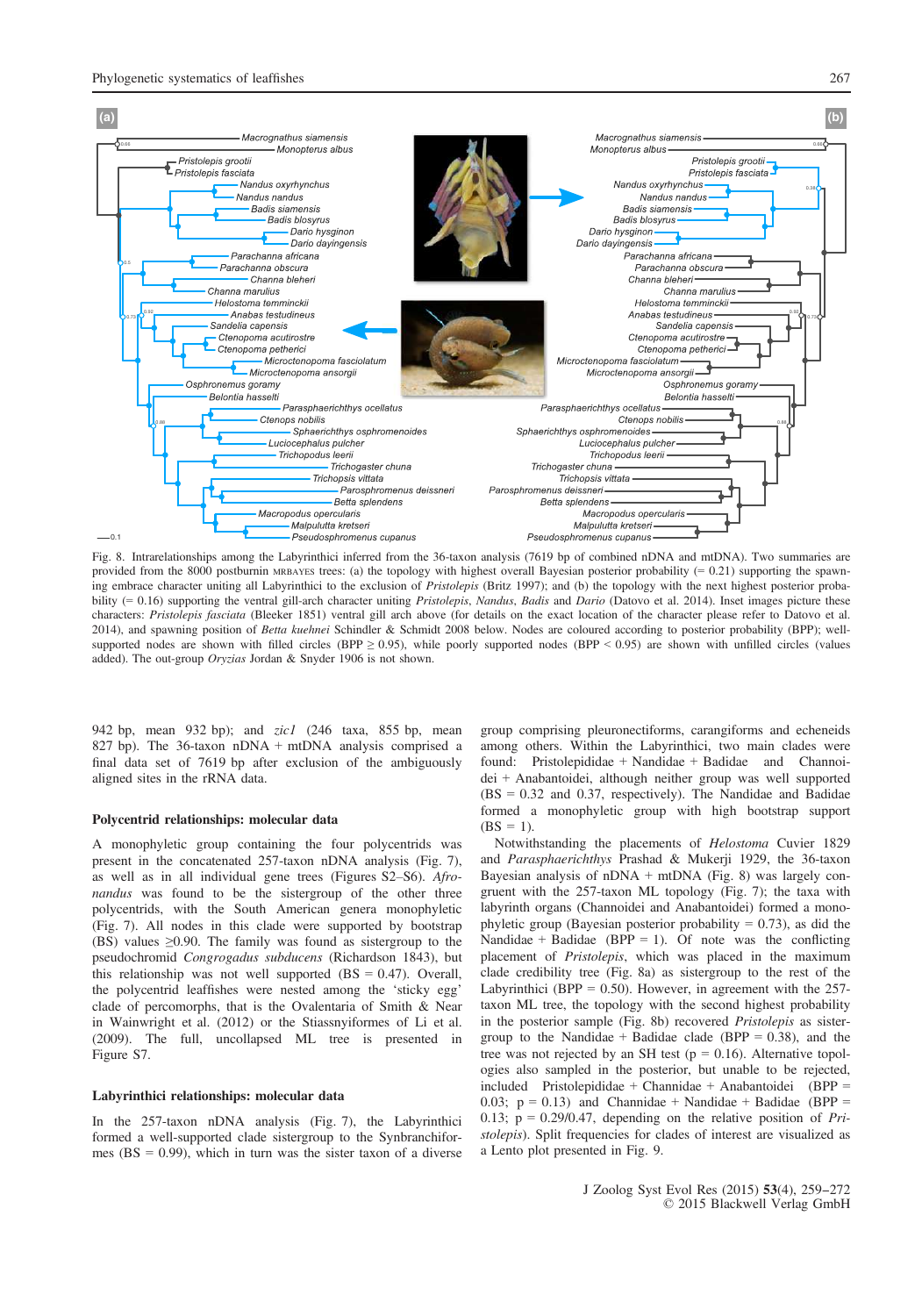

Fig. 9. Lento plot of intrarelationships among the Labyrinthici from 8000 postburnin MRBAYES trees for the 36-taxon analysis (7619 bp of combined nDNA and mtDNA). The x-axis represents each phylogenetic split, with filled circles indicating the clade composition of each split; the y-axis shows relative support (values above zero) or conflict (values below zero) for that split. Splits of interest are colour coded as follows: Channoidei + Anabantoidei (red); monophyly of Labyrinthici clade excluding Pristolepididae (orange); Pristolepididae + Nandidae + Badidae (purple); Channidae + Nandidae + Badidae (blue); and Pristolepididae + Channoidei + Anabantoidei (green). Plot does not show all splits in the posterior sample; most splits with unequivocal or negligible support were removed to aid visualization.

## **Discussion**

## Leaffish diphyly and polycentrid monophyly

The data presented here support the morphology-based hypotheses of Britz (1997) and Kullander and Britz (2002), as well as the tree topologies published in more recent molecular studies (Betancur-R et al. 2013a; Near et al. 2013), by showing that the Afro-Neotropical leaffishes are only remotely related to the Asian leaffishes therefore rejecting the monophyly of the Nandidae sensu Liem (1970). Despite Liem's own doubts about the monophyly of this group, the classification he proposed persists in the scientific (Sparks and Smith 2004; Froese and Pauly 2014) and popular literature (Wikipedia, 2014). The support for a monophyletic Polycentridae including Afronandus is compelling, with congruence between our nuclear gene analyses, morphological characters (Britz 1997; Springer and Johnson 2004; this study) and also analysis of mitochondrial DNA (Figure S8). Two previous studies, however, did not report their polycentrid taxa forming a monophyletic group: both the phylogenetic hypotheses of Sparks and Smith (2004) and McMahan et al. (2013) found Polycentropsis as sistergroup to Badis. To shed light on this contradictory result, we suggest here that the *Polycentropsis* used in these two studies is, in fact, a misidentified Nandus. We found that the 16S sequence deposited in GenBank [\(AY662705\)](http://www.ncbi.nlm.nih.gov/nuccore/AY662705) clusters among our Nandus samples rather than with the polycentrids (Figure S8). Further sequences ([AY662756,](http://www.ncbi.nlm.nih.gov/nuccore/AY662756) [AY662881](http://www.ncbi.nlm.nih.gov/nuccore/AY662881) and [AY662805](http://www.ncbi.nlm.nih.gov/nuccore/AY662805)) may also have been generated from the same misidentified specimen and should therefore be used with caution in future studies. Springer and Orrell (2004) also reported the non-monophyly of the Polycentridae with a batrachoidid nested within this family in their parsimony consensus tree. Our reanalysis of the amended matrix failed to change this result, which was described by Springer & Orrell as 'improbable' and ignored by Springer and Johnson (2004), who reasserted the monophyly of the Polycentridae.

Our analyses were unable to offer a convincing hypothesis as to the exact phylogenetic placement of the polycentrid leaffishes, beyond being part of the sticky egg clade of percomorphs (Wain-

J Zoolog Syst Evol Res (2015) 53(4), 259-272

© 2015 Blackwell Verlag GmbH

wright et al. 2012). The recent studies of Wainwright et al. (2012), Betancur-R et al. (2013a), Near et al. (2013) and Friedman et al. (2013) were also unable to resolve this problem with confidence; bootstrap support was low, and internodes were short in this part of their trees.

## Polycentrid intrarelationships

While the Afro-Neotropical leaffishes of the family Polycentridae form a monophyletic unit, their intrarelationships have not been previously resolved. As discussed, Liem (1970) provided a monographic treatment of leaffish osteology and functional head anatomy, but still included the Asian genus Nandus. He concluded that 'the evolutionary series Nandus–Afronandus–Polycentrus–Polycentropsis–Monocirrhus' does not represent a 'single phylogenetic line', but that 'it reflects the best documented evolutionary pathway'. He also concluded (p. 153) that 'most of the differences are correlated with differences in the relative growth of bones within mechanical units and degrees of ossification'. Like Liem, we also found that a large number of skeletal differences among the four species are related to different shapes and sizes of bones, which are difficult to objectively evaluate and therefore in our opinion are of lesser value for phylogenetic arguments. We also found that each species has a high number of autapomorphies, often reductions, which in this case provide no clue as to their relationships.

The osteological analyses indicate Afronandus as sistergroup to remaining polycentrids, as shown by the following synapomorphies in the three remaining genera (also see Fig. 3): (1) the reduction in number of vertebrae; (2) increase in the number of anal-fin spines, dorsal-fin spines and associated pterygiophores; (3) loss of coronalis pore of the head lateral line; and (4) a full neural spine on PU2. In the remaining polycentrids, the two South American taxa Polycentrus and Monocirrhus appear united based on the shared presence of three pterygiophores anterior to the first haemal spine. This phylogenetic interpretation of the skeletal characters of the polycentrids is corroborated by both the egg character (Britz 1997), and the current molecular analysis (Fig. 7).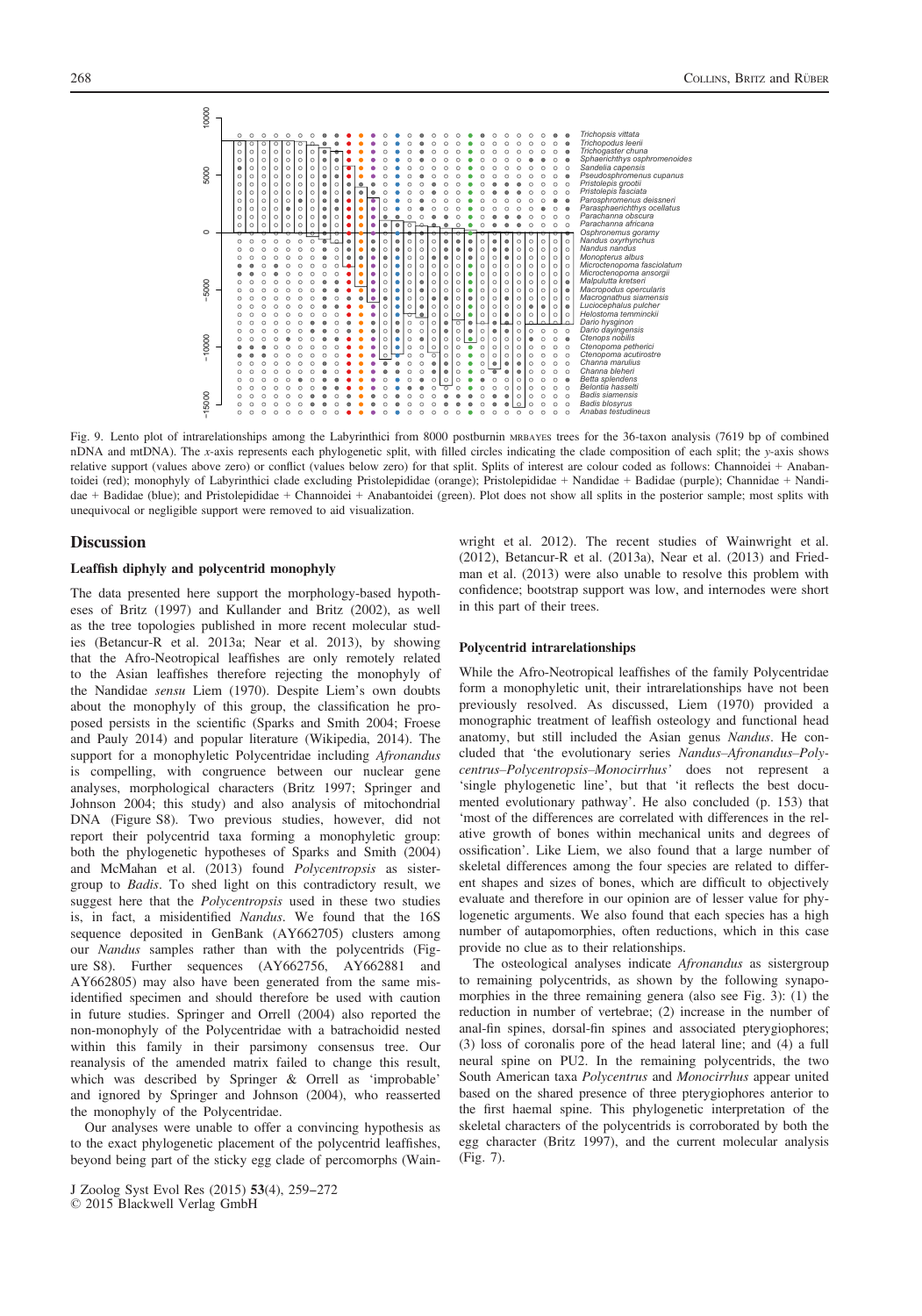#### Afronandus type material

We take this opportunity to clarify some confusion surrounding the number of type specimens of Afronandus sheljuzhkoi. This species was described by Meinken in 1954 in a German aquarium journal (Die Aquarien- und Terrarienzeitschrift) as Nandopsis sheljuzhkoi Meinken 1954. Because Nandopsis Meinken was preoccupied by Nandopsis Gill in the family Cichlidae, Meinken (1955) erected the new genus Afronandus a year later in the same journal. In the original description, Meinken (1954; p. 27) mentioned that Leo Sheljuzhko sent to him towards the end of 1952, four specimens of an unknown species collected from the Ivory Coast for determination. Although Meinken (1954) provided only measurements of two specimens, the type series must have consisted of the four specimens. Meinken (1954) also indicated that the types are in the British Museum in London. The fish collection at the Natural History Museum in London holds three lots of Afronandus sent by Meinken and registered as BMNH 1954.12.21.1–2, 1954.12.21.3–4, and 1954.12.21.5 (Natural History Museum, 2014). While the first two lots contain alcohol specimens, the third lot comprises a cleared and alizarin stained, dissected specimen. Eschmeyer's catalogue entry for A. sheljuzhkoi lists only BMNH 1954.12.21.1–2 as syntypes (Eschmeyer 2014; accessed 14 September 2014). Because Meinken (1954) mentions four specimens in his paper and does not expressly exclude any of them from the description, all four specimens are syntypes. It is unclear where the fifth cleared and stained specimen came from, but Meinken mentioned that Sheljuzhko's team collected around 10 specimens, and the c&s specimen may have been one of those additional ones. Meinken (1954) gave the dorsalfin spine number as 15 and 16 for the two larger specimens he studied in more detail. The radiographs for these two syntypes (BMNH 1954.12.21.1–2), however, show they both have only 14 dorsal-fin spines. The same count is also present in the other two syntypes (BMNH 1954.12.21.3–4) and in the c&s specimen (BMNH 1954.12.21.5).

#### Systematics of the Labyrinthici

We report that the Labyrinthici of Cuvier (= Anabantomorpha of Springer and Johnson 2004) comprises a well-supported monophyletic group in our molecular analysis (Fig. 7) and is diagnosed by the unique presence of parasphenoid dentition (Fig. 5). This group was also present in the trees of Wainwright et al. (2012), Betancur-R et al. (2013a) and Near et al. (2013). The parsimony reanalysis of the amended matrix of morphological characters presented by Springer and Orrell (2004) now also recovers this group as monophyletic (Figure S1), in contrast to their previous tree, indicating that the corrected and recoded characters were important in resolving this relationship (see also Britz 2006). The sistergroup relationship of Nandidae + Badidae is also unambiguously supported in both the 257-taxon and 36 taxon molecular analyses and the parsimony analysis (Figure S1); the clade is diagnosed by a bifurcating haemal spine on PU2 (Fig. 4) and single attachment cells restricted to the ventral side of the yolk sac (Fig. 2d–f).

On the basis of their topology grouping the Channidae and Nandidae together, Betancur-R et al. (2013a) reclassified the Nandidae into the Channoidei thus rejecting the morphological evidence that the air-breathing snakeheads and labyrinth fishes form a natural group (Fig. 5; Britz 2004; Springer and Johnson 2004). Betancur-R et al. (2013b) went further still, in including the Badidae and Pristolepididae in the Anabantoidei (to the exclusion of the Channidae and Nandidae). In our analysis – and in agreement with the tree presented by Near et al. (2013) – the fishes with labyrinth organs (Channoidei and Anabantoidei) formed a monophyletic group (Figs 7 and 8). Although support was low, and our molecular data cannot categorically reject the non-monophyly of the air-breathing group, the results here agree with the morphological evidence and therefore provide the most parsimonious explanation as to their relationship.

The position of *Pristolepis* is one of greater uncertainty (Fig. 5), with three plausible reconstructions: (1) Pristolepis sistergroup to all other Labyrinthici as suggested by an antiparallel spawning embrace uniting the Badidae, Nandidae, Channidae and Anabantoidei, but lacking in Pristolepis (Barlow et al. 1968; Britz 1997; Mercy et al. 2003); (2) Pristolepis sistergroup to  $Badis + Nandus$  as suggested by the ventral gill-arch musculature character (Datovo et al. 2014); and (3) Pristolepis sistergroup to the Anabantoidei + Channoidei as suggested by our parsimony reanalysis (Figure S1; Springer and Orrell 2004). The molecular data we present (Fig. 8a) favour reconstruction (1), but not overwhelmingly so  $(BPP = 0.50)$ . Reconstruction (2) comprises the same topology as reflected in the classification of Betancur-R et al. (2014) in their proposal of suborder Nandoidei comprising the Nandidae, Badidae and Pristolepididae. We found that this topology (Fig. 8b) had a marginally lower level of support in the molecular data  $(BPP = 0.38)$  and could not be rejected by our statistical tests. Reconstruction (3), although having much lower support  $(BPP = 0.03)$  could not be entirely rejected either, but given the morphological and molecular evidence, we feel that this reconstruction is the least plausible of the three options. Therefore, given this ambiguity and lack of decisive support for any single explanation of the data, we suggest that it is premature to include Pristolepis in a nandoid group until further work can be carried out to clarify its position. As shown by Britz (1997), egg and larval structures have provided a useful character system for leaffish phylogenetics, and the eggs and larvae of Pristolepis have not been examined for such characters; obtaining these data would be a valid line of future research, as would further molecular information.

The sistergroup relationship of the Labyrinthici + Synbranchiformes has been reported by several molecular studies using independent data sets (Chen et al. 2003; Li et al. 2009; Wainwright et al. 2012; Betancur-R et al. 2013a; Near et al. 2013), while possible relationships among these groups have also been proposed in the pre-molecular ichthyological literature (Rosen and Patterson 1990). Therefore, these findings may warrant further investigation in regard to morphological characters that may corroborate or reject this grouping.

## **Conclusions**

Using data from 257 widely sampled acanthomorph taxa and new sequences from multiple nuclear and mitochondrial loci, we present an analysis supporting phylogenetic hypotheses and classification of the leaffishes after previous studies (our proposed classification of the leaffishes is presented in Table 1). Longstanding questions regarding convergent evolution and the placement of the elusive taxon Afronandus have been addressed, resulting in a clearer picture of this poorly understood group. We also confirm using molecular methods known relationships among the Labyrinthici clade of parasphenoid tooth bearing percomorphs, but conclude by stressing that further work is required to better understand the placement of Pristolepis, which remains problematic in regard to conflicting morphological and ethological evidence.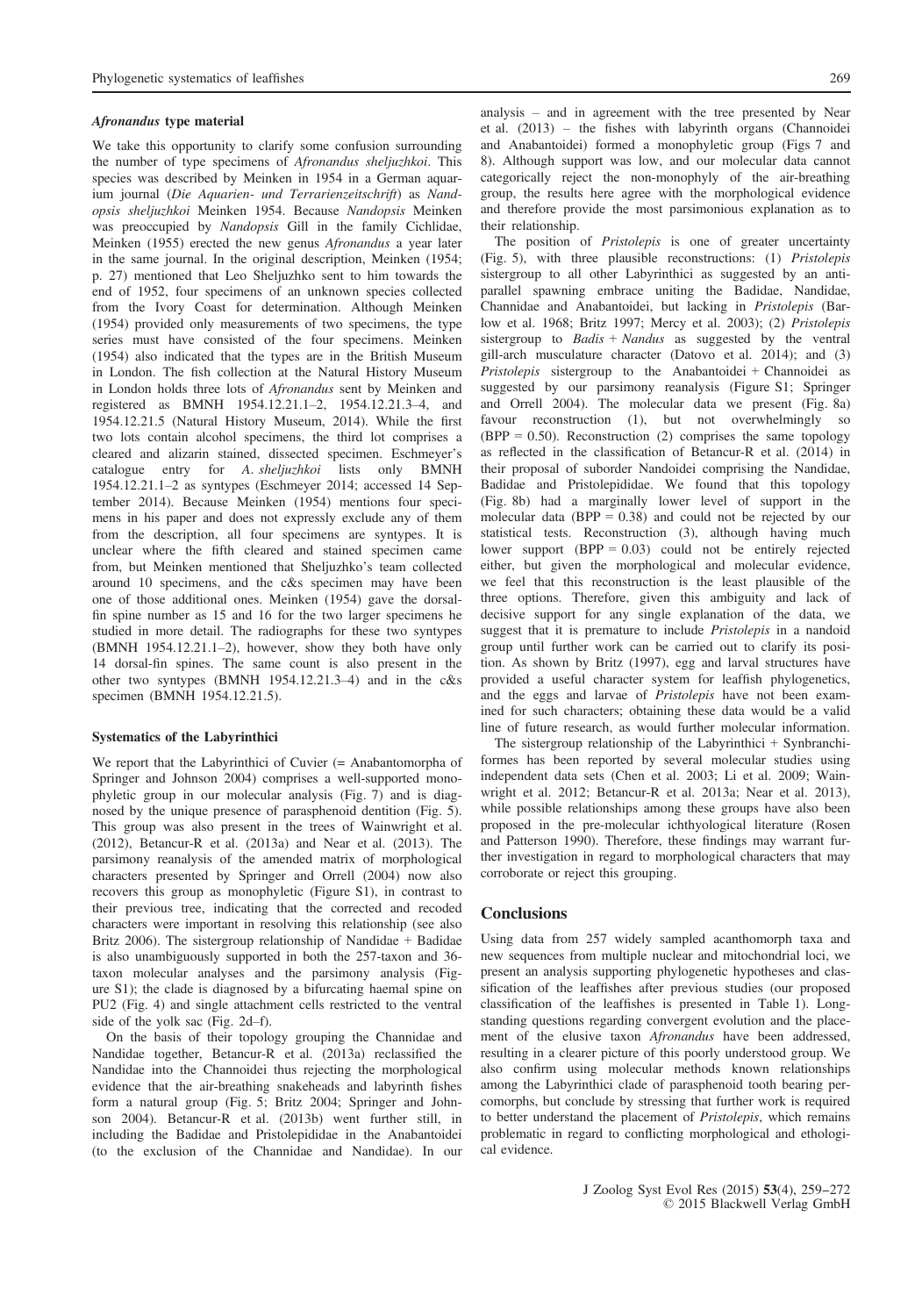## Acknowledgements

This work was carried out as part of the MSc course in Taxonomy and Biodiversity at Imperial College and the Natural History Museum, London. Rupert Collins is currently funded by a CNPq Ciência sem Fronteiras Fellowship (400813/2012-2). We kindly thank those who assisted with the study: Ulrich Schliewen who provided tissue samples of the rare Afronandus; Anna Papadopoulou who generated some of the sequence data; Eleanor Adamson who assisted with laboratory logistics; and Victor Springer and Thomas Orrell for sharing and discussing their morphological data matrix. We also thank those who generously supplied images: Frank Schäfer (Aqualog) and Hans Mayland for the Monocirrhus, Polycentropsis and Polycentrus live images in Fig. 1; Ritva Roesler for the line drawings in Figs 3 and 5; Andreas Werth for the spawning Betta kuehnei image in Fig. 8; and Aléssio Datovo for the Pristolepis gill-arch image also in Fig. 8. Additionally, we acknowledge Guillermo Ortí and Ricardo Betancur-R as well as two anonymous reviewers for their comments on earlier versions of the manuscript.

## References

- Ayres DL, Darling A, Zwickl DJ, Beerli P, Holder MT, Lewis PO, Huelsenbeck JP, Ronquist F, Swofford DL, Cummings MP, Rambaut A, Suchard MA (2012) BEAGLE: an application programming interface and high-performance computing library for statistical phylogenetics. Syst Biol 61:170–173.
- Barlow GW, Liem KF, Wickler W (1968) Badidae, a new fish familybehavioural, osteological, and developmental evidence. J Zool 156:415–447.
- Berg LS (1947) Classification of Fishes Both Recent and Fossil. J. W. Edwards, Ann Arbor, MI.
- Berra TM (2001) Freshwater Fish Distribution. Academic Press, Chicago.
- Betancur-R R, Broughton RE, Wiley EO, Carpenter K, López JA, Li C, Holcroft NI, Arcila D, Sanciangco M, Cureton JC II, Zhang F, Buser T, Campbell MA, Ballesteros JA, Roa-Varon A, Willis S, Borden WC, Rowley T, Reneau PC, Hough DJ, Lu G, Grande T, Arratia G, Ortí G (2013a) The tree of life and a new classification of bony fishes. PLoS Curr. doi[:10.1371/currents.tol.53ba26640df0ccaee75bb165c8c26288.](http://dx.doi.org/10.1371/currents.tol.53ba26640df0ccaee75bb165c8c26288.Abstract) [Abstract](http://dx.doi.org/10.1371/currents.tol.53ba26640df0ccaee75bb165c8c26288.Abstract).
- Betancur-R R, Wiley EO, Miya M, Lecointre G, Bailly N, Ortí G (2013b) New and revised classification for bony fishes – Version 2. [http://www.deep](http://www.deepfin.org/Classification_v2.htm)fin.org/Classification\_v2.htm.
- Betancur-R R, Wiley EO, Bailly N, Miya M, Lecointre G, Ortí G (2014) Phylogenetic Classification of Bony Fishes – Version 3. [http://](http://www.deepfin.org/Classification_v3.htm) www.deepfin.org/Classifi[cation\\_v3.htm.](http://www.deepfin.org/Classification_v3.htm)
- Bhimachar BC (1932) The cranial osteology of Ophicephalus striatus Bloch. J Mysore Univ 6:72–86.
- Boettiger C, Lang DT, Wainwright PC (2012) rfishbase: exploring, manipulating and visualizing FishBase data from R. J Fish Biol 81:2030–2039.
- Britz R (1995) Zur phylogenetischen Systematik der Anabantoidei (Teleostei, Percomorpha) unter Berücksichtigung der Stellung des<br>Genus Luciocephalus. Morphologische und ethologische Genus Luciocephalus. Morphologische und ethologische Untersuchungen. Universität Tübingen, Tübingen, Germany.
- Britz R (1997) Egg surface structure and larval cement glands in nandid and badid fishes with remarks on phylogeny and biogeography. Am Mus Novit 3195:1–17.
- Britz R (2003) Anabantoidei (Labyrinth Fishes). In: Hutchins M, Thoney DA, Loiselle PV, Schlager N (eds), Grzimek's Animal Life Encyclopedia, Volumes 4–5, Fishes I–II. Gale Group, Farmington Hills, MI, 2nd edn, pp 427–435.
- Britz R (2004) Teleostei. In: Westheide W, Rieger R (eds), Spezielle Zoologie, Teil 2: Wirbeltiere. Gustav Fischer Verlag, Heidelberg, pp 240–287.
- Britz R (2006) Book review of: Study of the dorsal gill-arch musculature of teleostome fishes, with special reference to the Actinopterygii, by V. G. Springer and G. D. Johnson. Copeia 2006:323–330.
- Brown SDJ, Collins RA, Boyer S, Lefort M-C, Malumbres-Olarte J, Vink CJ, Cruickshank RH (2012) Spider: an R package for the analysis of species identity and evolution, with particular reference to DNA barcoding. Mol Ecol Resour 12:562–565.
- J Zoolog Syst Evol Res (2015) 53(4), 259--272

© 2015 Blackwell Verlag GmbH

- Cambray JA (1990) Early ontogeny and notes on breeding behaviour, habitat preference and conservation of the Cape-kurper, Sandelia capensis (Pisces: Anabantidae). Ann Cape Prov Mus (Nat Hist) 18:159–182.
- Castresana J (2000) Selection of conserved blocks from multiple alignments for their use in phylogenetic analysis. Mol Biol Evol 17:540–552.
- Chen WJ, Bonillo C, Lecointre G (2003) Repeatability of clades as a criterion of reliability: a case study for molecular phylogeny of Acanthomorpha (Teleostei) with larger number of taxa. Mol Phylogenet Evol 26:262–288.
- Coutinho DP, Wosiacki WB (2014) A new species of leaffish Polycentrus Müller & Troschel, 1849 (Percomorpha: Polycentridae) from the rio Negro, Brazil. Neotrop Ichthy 4:747–753.
- Cracraft J (1974) Continental drift and vertebrate distribution. Annu Rev Ecol Syst 5:215–261.
- Cuvier G, Valenciennes A (1828) Histoire Naturelle des Poissons. Tome 1. Chez F. G. Levrault, Paris.
- Cuvier G, Valenciennes A (1831) Histoire Naturelle des Poissons. Tome 7. Chez F. G. Levrault, Paris.
- Datovo A, de Pinna MCC, Johnson GD (2014) The infrabranchial musculature and its bearing on the phylogeny of percomorph fishes (Osteichthyes: Teleostei). PLoS One 9:e110129.
- Day AL (1914) The osseous system of Ophicephalus striatus Bloch. Philipp J Sci 9:19–55.
- Dettai A, Lecointre G (2005) Further support for the clades obtained by multiple molecular phylogenies in the acanthomorph bush. CR Biol 328:674–689.
- Eigenmann CH, Allen WR (1921) A leaf mimicking fish. Biol Bull 41:301–305.
- Eschmeyer WN (2014) Catalog of Fishes: genera, species, references. [http://research.calacademy.org/research/ichthyology/catalog/](http://research.calacademy.org/research/ichthyology/catalog/fishcatmain.asp) fi[shcatmain.asp.](http://research.calacademy.org/research/ichthyology/catalog/fishcatmain.asp)
- Friedman M, Keck BP, Dornburg A, Eytan RI, Martin CH, Hulsey CD, Wainwright PC, Near TJ (2013) Molecular and fossil evidence place the origin of cichlid fishes long after Gondwanan rifting. Proc R Soc Lond B Biol Sci 280:20131733.
- Froese R, Pauly D (2014) Nandidae nominal species list, FishBase World Wide Web electronic publication, accessed July 2014. [http://](http://www.fishbase.de/Nomenclature/FamilySearchList.php?Family=Nandidae) www.fi[shbase.de/Nomenclature/FamilySearchList.php?](http://www.fishbase.de/Nomenclature/FamilySearchList.php?Family=Nandidae) [Family=Nandidae.](http://www.fishbase.de/Nomenclature/FamilySearchList.php?Family=Nandidae)
- Goloboff PA, Farris JS, Nixon KC (2008) TNT, a free program for phylogenetic analysis. Cladistics 24:774–786.
- Gosline WA (1968) The suborders of perciform fishes. Proc US Natl Mus 124:1–78.
- Gosline WA (1985) A possible relationship between aspects of dentition and feeding in the centrarchid and anabantoid fishes. Environ Biol Fishes 12:161–168.
- Günther A (1861) Catalogue of the Acanthopterygian Fishes in the Collection of the British Museum. Taylor and Francis, London.
- Heibl C (2013) PHYLOCH: R language tree plotting tools and interfaces to diverse phylogenetic software packages. [http://](http://www.christophheibl.de/Rpackages.html) [www.christophheibl.de/Rpackages.html](http://www.christophheibl.de/Rpackages.html).
- Huelsenbeck JP, Larget B, Alfaro ME (2004) Bayesian phylogenetic model selection using reversible jump Markov chain Monte Carlo. Mol Biol Evol 21:1123–1133.
- Jordan DS (1923) A classification of fishes: including families and genera as far as known. Stanford Univ Publ Biol Sci 3:77–243.
- Katoh K, Standly DM (2013) MAFFT multiple sequence alignment software version 7: improvements in performance and usability. Mol Biol Evol 30:772–780.
- Kocher TD, Thomas WK, Meyer A, Edwards SV, Pääbo S, Villablanca FX, Wilson AC (1989) Dynamics of mitochondrial DNA evolution in animals: amplification and sequencing with conserved primers. Proc Natl Acad Sci USA 86:6196–6200.
- Kullander SO, Britz R (2002) Revision of the family Badidae (Teleostei: Perciformes), with description of a new genus and ten new species. Ichthy Explor Freshw 13:295–372.
- Lanfear R, Calcott B, Ho SYW, Guindon S (2012) PartitionFinder: combined selection of partitioning schemes and substitution models for phylogenetic analyses. Mol Biol Evol 29:1695–1701.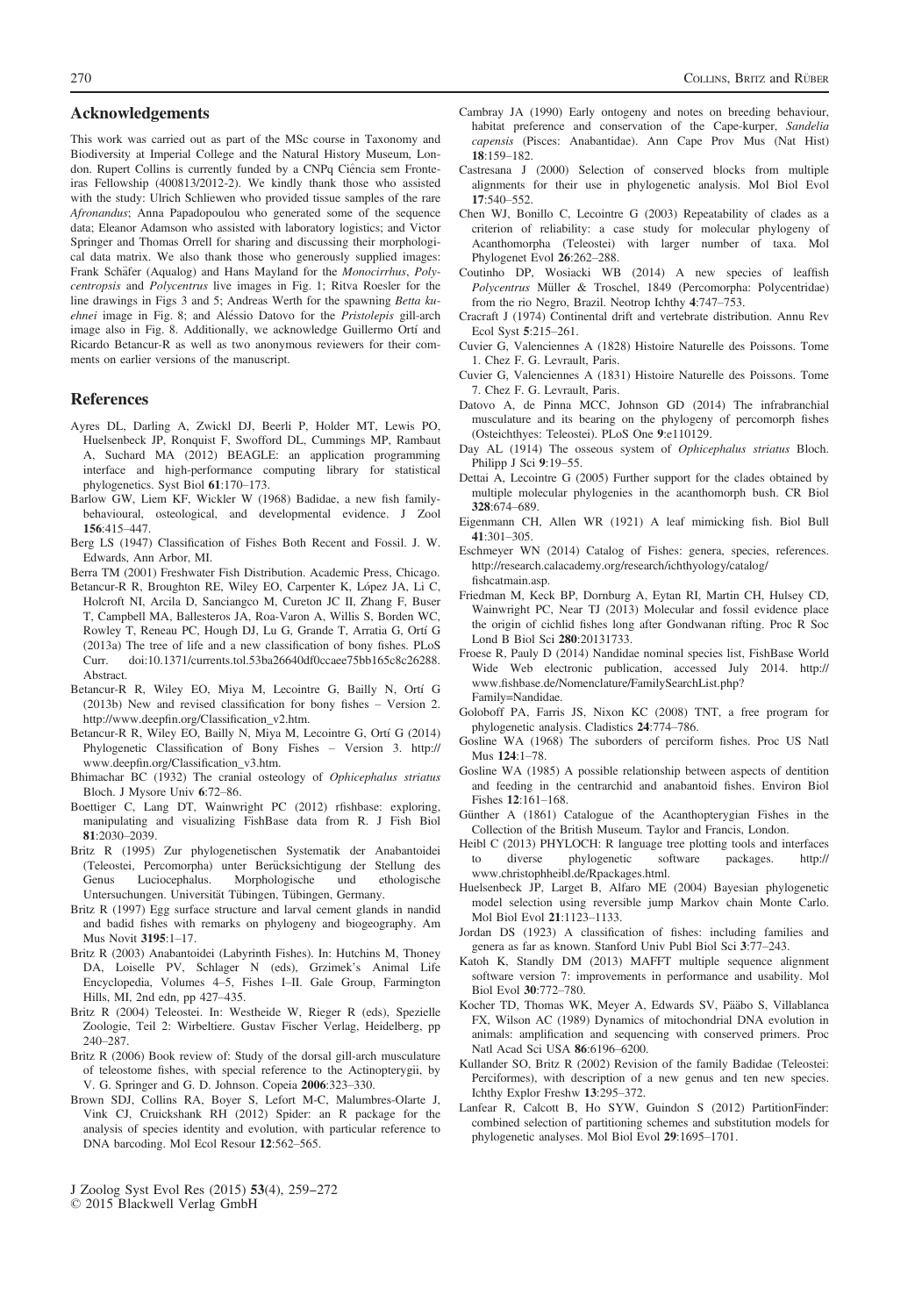- Lauder GV, Liem KF (1983) The evolution and interrelationships of the actinopterygian fishes. Bull Mus Comp Zool 150:95–197.
- Lento GM, Hickson RE, Chambers GK, Penny D (1995) Use of spectral analysis to test hypotheses on the origin of pinnipeds. Mol Biol Evol 12:28–52.
- Li C, Ortí G, Zhang G, Lu G (2007) A practical approach to phylogenomics: the phylogeny of ray-finned fish (Actinopterygii) as a case study. BMC Evol Biol 7:1–11.
- Li B, Dettaï A, Cruaud C, Couloux A, Desoutter-Meniger M, Lecointre G (2009) RNF213, a new nuclear marker for acanthomorph phylogeny. Mol Phylogenet Evol 50:345–363.
- Liem KF (1970) Comparative functional anatomy of the Nandidae (Pisces: Teleostei). Fieldiana Zool 56:1–166.
- López JA, Chen WJ, Ortí G (2004) Esociform phylogeny. Copeia 2004:449–464.
- Lundberg JG (1993) African-South American freshwater fish clades and continental drift: problems with a paradigm. In: Goldblatt P (ed), Biological Relations Between Africa and South America. Yale University Press, New Haven, pp 156–199.
- McMahan CD, Chakrabarty P, Sparks JS, Smith WL, Davis MP (2013) Temporal patterns of diversification across global cichlid biodiversity (Acanthomorpha: Cichlidae). PLoS One 8:e71162.
- Meinken H (1954) Mitteilungen der Fischbestimmungsstelle des VDA. XVIII. Ein neuer Nandide aus Westafrika. Die Aquarien Terrarien Z 7:27–29.
- Meinken H (1955) Mitteilungen der Fischbestimmungsstelle des VDA. XIX. Afronandus sheljuzhkoi Meinken 1955. Die Aquarien Terrarien Z, 8:59.
- Mercy TVA, Jacob E, Thomas RK (2003) Studies on the reproductive behaviour of the common catopra, Pristolepis marginata Jerdon (Nandidae-Perciformes) under captive conditions. Curr Sci 84:1468–1473.
- Müller J (1845) Über den Bau und die Grenzen der Ganoiden, und über das natürliche System der Fische. Arch Naturgesch 11:91-141.
- Natural History Museum (2014) Collection specimens data.nhm.ac.uk. [http://dx.doi.org/10.5519/0002965.](http://dx.doi.org/10.5519/0002965)
- Near TJ, Eytan RI, Dornburg A, Kuhn KL, Moore JA, Davis MP, Wainwright PC, Friedman M, Smith WL (2012) Resolution of rayfinned fish phylogeny and timing of diversification. Proc Natl Acad Sci USA 109:13698–13703.
- Near TJ, Dornburg A, Eytan RI, Keck BP, Smith WL, Kuhn KL, Moore JA, Price SA, Burbrink FT, Friedman M, Wainwright PC (2013) Phylogeny and tempo of diversification in the superradiation of spinyrayed fishes. Proc Natl Acad Sci USA 110:12738–12743.
- Nelson JS (2006) Fishes of the World. John Wiley and Sons, New York, 4th edn.
- Ng HH (2008) Nandus mercatus (Teleostei: Perciformes: Nandidae), a new leaf fish from Sumatra. Zootaxa 1963:43–53.
- Nylander JAA, Wilgenbusch JC, Warren DL, Swofford DL (2008) AWTY (are we there yet?): a system for graphical exploration of MCMC convergence in Bayesian phylogenetics. Bioinformatics 24:581–583.
- Palumbi SR, Martin A, Romano S, McMillian WO, Stine L, Grabowski G (1991) The Simple Fool's Guide to PCR. University of Hawaii Press, Honolulu.
- Paradis E, Claude J, Strimmer K (2004) APE: analyses of phylogenetics and evolution in R language. Bioinformatics 20:289–290.
- R Core Team (2014) R: A Language and Environment for Statistical Computing.<http://www.r-project.org/>.
- Rambaut A, Drummond AJ (2009) Tracer v1.5. [http://tree.bio.ed.ac.uk/](http://tree.bio.ed.ac.uk/software/tracer/) [software/tracer/.](http://tree.bio.ed.ac.uk/software/tracer/)
- Regan CT (1913) The classification of the percoid fishes. Ann Magaz Nat Hist 12:111–145.
- Revell LJ (2012) phytools: an R package for phylogenetic comparative biology (and other things). Methods Ecol Evol 3:217–223.
- Ronquist F, Teslenko M, van der Mark P, Ayres DL, Darling A, Höhna S, Larget B, Liu L, Suchard MA, Huelsenbeck JP (2012) MrBayes 3.2: efficient Bayesian phylogenetic inference and model choice across a large model space. Syst Biol 61:539–542.
- Rosen DE (1973) Interrelationships of higher euteleostean fishes. In: Greenwood PH, Miles RS, Patterson C (eds), Interrelationships of Fishes. Academic Press, London, pp 397–513.
- Rosen DE, Patterson C (1990) On Müller's and Cuvier's concepts of pharyngognath and labyrinth fishes and the classification of

percomorph fishes: with an atlas of percomorph dorsal gill arches. Am Mus Novit 2983:1–57.

- Rüber L, Van Tassell JL, Zardoya R (2003) Rapid speciation and ecological divergence in the American seven-spined gobies (Gobiidae, Gobiosomatini) inferred from a molecular phylogeny. Evolution 57:1584–1598.
- Rüber L, Britz R, Kullander SO, Zardoya R (2004) Evolutionary and biogeographic patterns of the Badidae (Teleostei: Perciformes) inferred from mitochondrial and nuclear DNA sequence data. Mol Phylogenet Evol  $32:1010-1022$
- Rüber L, Britz R, Zardoya R (2006) Molecular phylogenetics and evolutionary diversification of labyrinth fishes (Perciformes: Anabantoidei). Syst Biol 55:374–397.
- Salichos L, Rokas A (2013) Inferring ancient divergences requires genes with strong phylogenetic signals. Nature 497:327–331.
- San Mauro D, Gower DJ, Massingham T, Wilkinson M, Zardoya R, Cotton JA (2009) Experimental design in caecilian systematics: phylogenetic information of mitochondrial genomes and nuclear rag1. Syst Biol 58:425–438.
- Santini F, Harmon L, Carnevale G, Alfaro M (2009) Did genome duplication drive the origin of teleosts? a comparative study of diversification in ray-finned fishes. BMC Evol Biol 9:194.
- Schliep KP (2010) phangorn: phylogenetic analysis in R. Bioinformatics 27:592–593.
- Shimodaira H, Hasegawa M (1999) Multiple comparisons of loglikelihoods with applications to phylogenetic inference. Mol Biol Evol 16:1114–1116.
- Sparks JS, Smith WL (2004) Phylogeny and biogeography of cichlid fishes (Teleostei: Perciformes: Cichlidae). Cladistics 20:501–517.
- Springer VG, Johnson GD (2004) Study of the dorsal gill-arch musculature of teleostome fishes, with special reference to the Actinopterygii. Bull Biol Soc Wash 11:1–235.
- Springer VG, Orrell TM (2004) Phylogenetic analysis of 147 families of acanthomorph fishes based primarily on dorsal gill-arch muscles and skeleton. Bull Biol Soc Wash 11:237–260.
- Stamatakis A (2006) RAxML-VI-HPC: maximum likelihood-based phylogenetic analyses with thousands of taxa and mixed models. Bioinformatics 22:2688–2690.
- Stamatakis A, Hoover P, Rougemont J (2008) A rapid bootstrap algorithm for the RAxML Web servers. Syst Biol 57:758–771.
- Stoeckle MY, Kerr KCR (2012) Frequency matrix approach demonstrates high sequence quality in avian BARCODEs and highlights cryptic pseudogenes. PLoS One 7:e43992.
- Talavera G, Castresana J (2007) Improvement of phylogenies after removing divergent and ambiguously aligned blocks from protein sequence alignments. Syst Biol 56:564–577.
- Tamura K, Peterson D, Peterson N, Stecher G, Nei M, Kumar S (2011) MEGA5: molecular evolutionary genetics analysis using maximum likelihood, evolutionary distance, and maximum parsimony methods. Mol Biol Evol 28:2731–2739.
- Taylor WR, Van Dyke GC (1985) Revised procedures for staining and clearing small fishes and other vertebrates for bone and cartilage study. Cybium 9:107–119.
- Wainwright PC, Smith WL, Price SA, Tang KL, Sparks JS, Ferry LA, Kuhn KL, Eytan RI, Near TJ (2012) Evolution of pharyngognathy: a phylogenetic and functional appraisal of the pharyngeal jaw key innovation in labroid fishes and beyond. Syst Biol 61:1001–1027.
- Wikipedia (2014) Nandidae, in Wikipedia, the free encyclopedia. [http://](http://en.wikipedia.org/w/index.php?title=Nandidae%26oldid=606901880) [en.wikipedia.org/w/index.php?title=Nandidae&oldid=606901880](http://en.wikipedia.org/w/index.php?title=Nandidae%26oldid=606901880).
- Wiley EO, Johnson GD (2010) A teleost classification based on monophyletic groups. In: Nelson JS, Schultze HP, Wilson MVH (eds), Origin and Phylogenetic Interrelationships of Teleosts. Verlag Dr. Friedrich Pfeil, München, pp 123-182.

## Supporting Information

Additional Supporting Information may be found in the online version of this article:

Figure S1. Fifty percent majority-rule consensus tree from the parsimony reanalysis of morphological data from Springer and Orrell (2004).